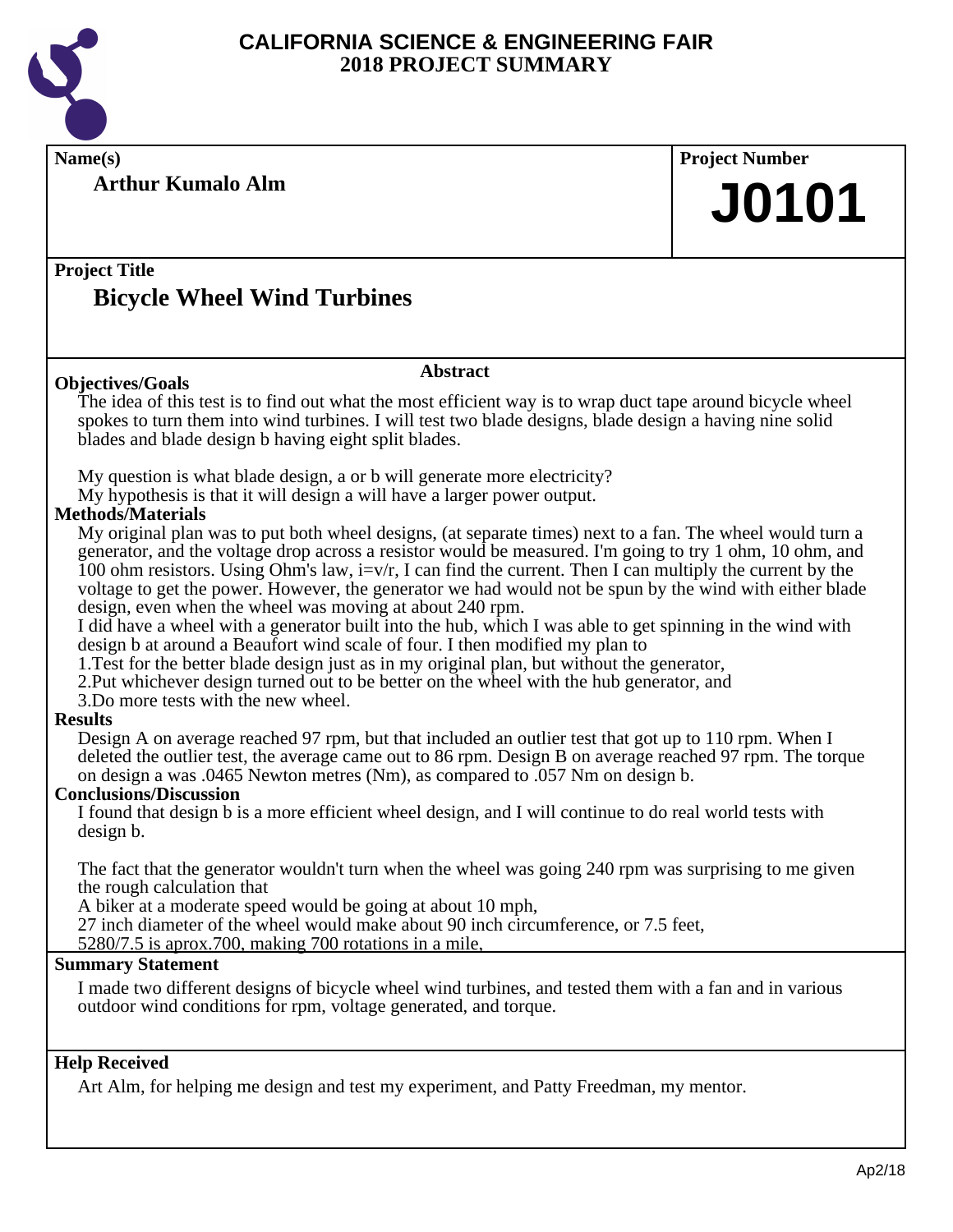

**Results**

#### **CALIFORNIA SCIENCE & ENGINEERING FAIR 2018 PROJECT SUMMARY**

**Name(s) Project Number Project Title Abstract Jonah Z. Bard Wind Turbine Layout Optimization for Energy Efficiency Objectives/Goals** The objective of this experiment is to ascertain the energy generation differences between varied placements of wind turbines. **Methods/Materials** A 6ft x 12 ft x 4ft wind tunnel was constructed from a metal frame and large tarpaulin to maintain airflow, coming from six box fans. Six small-scale wind turbines were placed in different configurations, including a staggered group (based on migrating bird formations) and a stacked group (turbines places one in front of the other), in addition to varying spacing between rows within each group. Voltage was measured and recorded six times for each arrangement, with a system of switching the turbines around, so each turbine could be placed in every possible position. The results showed that one-in-front-of-the-other (stacked) configurations will generate more energy than staggered configurations. Overall averages comparing the groups showed that the stacked group produced .9V, 20 percent more than the staggered group, at .75V. The results additionally showed that with the increase in spacing of turbines, energy decreased, at an average of .0475V for every 4 inches. **Conclusions/Discussion** Contrary to the hypothesis, closer, stacked spacing of wind turbines maximized energy production. The experiment presented rough but constant averages which can be helpful as supporting data for additional

turbines, advancing the field of renewable energy.

#### **Summary Statement**

I determined the most energy-efficient relative placement configurations of wind turbines.

#### **Help Received**

Science teacher provided input for design of experiment and feedback for parts of report, math teacher gave input on wind tunnel design, family helped build wind tunnel

experimentation. If confirmed by additional tests, the information could lead to greater efficiency in wind

**J0102**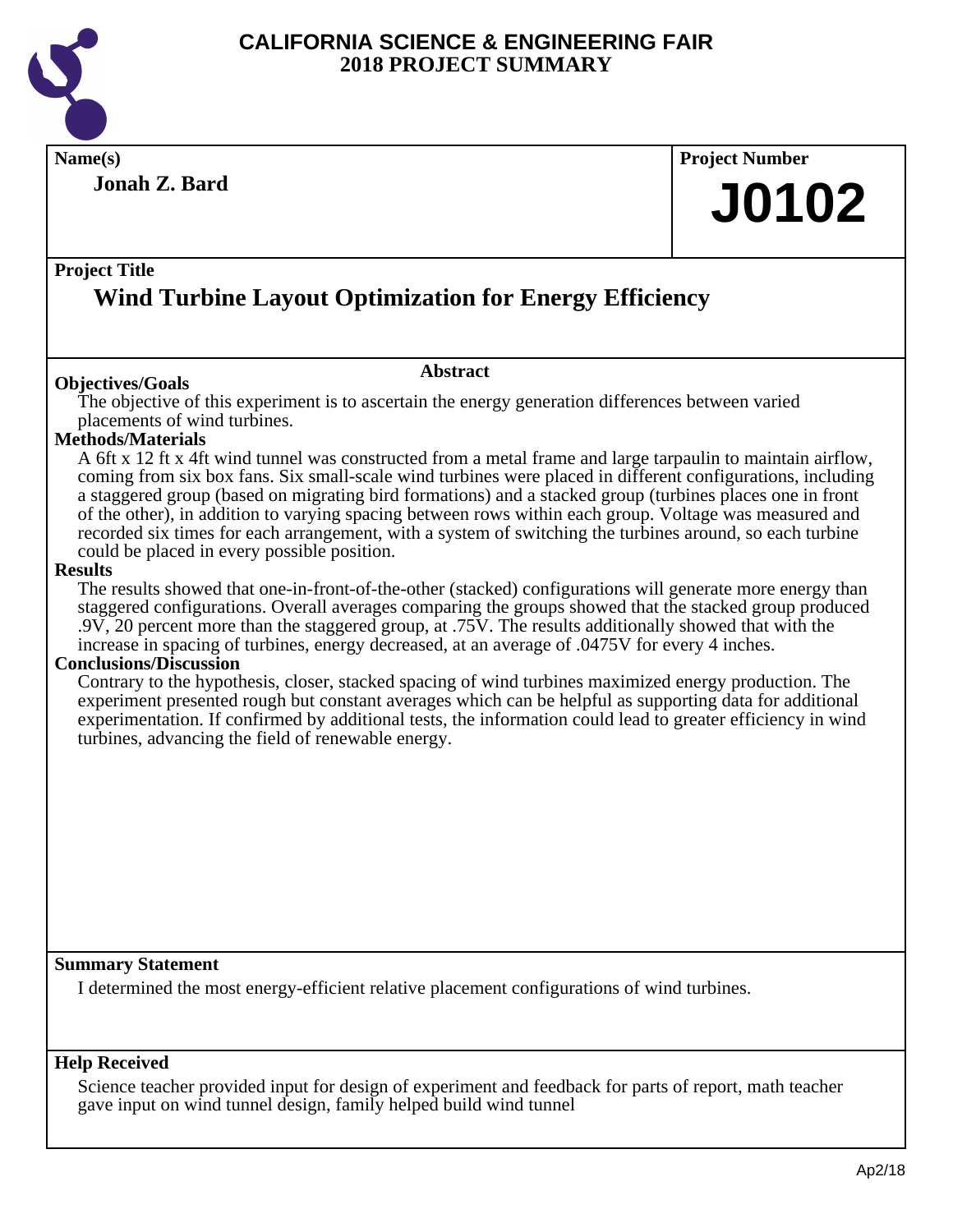

| Name(s)                                                                                                                                                                                                                                                                                                 | <b>Project Number</b> |
|---------------------------------------------------------------------------------------------------------------------------------------------------------------------------------------------------------------------------------------------------------------------------------------------------------|-----------------------|
| <b>Zachary S. Barnes</b>                                                                                                                                                                                                                                                                                | <b>J0103</b>          |
|                                                                                                                                                                                                                                                                                                         |                       |
| <b>Project Title</b>                                                                                                                                                                                                                                                                                    |                       |
| <b>A Hole in One for Aviation</b>                                                                                                                                                                                                                                                                       |                       |
| <b>Abstract</b>                                                                                                                                                                                                                                                                                         |                       |
| <b>Objectives/Goals</b><br>The objective was to find if dimples on the top of an airfoil would allow it to generate more lift and less<br>drag than a conventional airplane wing.                                                                                                                       |                       |
| <b>Methods/Materials</b><br>9-inch long airfoil, wind tunnel, computer with LoggerLite Pro. Tested 6 times, 3 for lift and 3 for drag,<br>then added 10 dimples evenly spread across top, until reached 50 dimples.                                                                                     |                       |
| <b>Results</b><br>I found that dimples on an airfoil do decrease drag and increase lift, but they create extra turbulence,<br>which makes for a bouncier wing.                                                                                                                                          |                       |
| <b>Conclusions/Discussion</b><br>I tested to see if dimples could be something that would improve efficiency on an airplane wing and found<br>that they do help decrease drag and increase lift, but they create extra turbulence.                                                                      |                       |
|                                                                                                                                                                                                                                                                                                         |                       |
|                                                                                                                                                                                                                                                                                                         |                       |
|                                                                                                                                                                                                                                                                                                         |                       |
|                                                                                                                                                                                                                                                                                                         |                       |
|                                                                                                                                                                                                                                                                                                         |                       |
|                                                                                                                                                                                                                                                                                                         |                       |
|                                                                                                                                                                                                                                                                                                         |                       |
|                                                                                                                                                                                                                                                                                                         |                       |
|                                                                                                                                                                                                                                                                                                         |                       |
|                                                                                                                                                                                                                                                                                                         |                       |
|                                                                                                                                                                                                                                                                                                         |                       |
| <b>Summary Statement</b>                                                                                                                                                                                                                                                                                |                       |
| I tested to see if dimples could be something that would improve efficiency on an airplane wing and found<br>that they do help decrease drag and increase lift, but they create extra turbulence.                                                                                                       |                       |
| <b>Help Received</b>                                                                                                                                                                                                                                                                                    |                       |
| Scott Barnes (Dad) helped me construct my airfoil and test it in the wind tunnel. Jennifer Barnes (Mom)<br>helped me layout my board, and Elizabeth Conrad (Science Teacher) allowed me to borrow her wind<br>tunnel and helped me through the registration process for the Orange County Science Fair. |                       |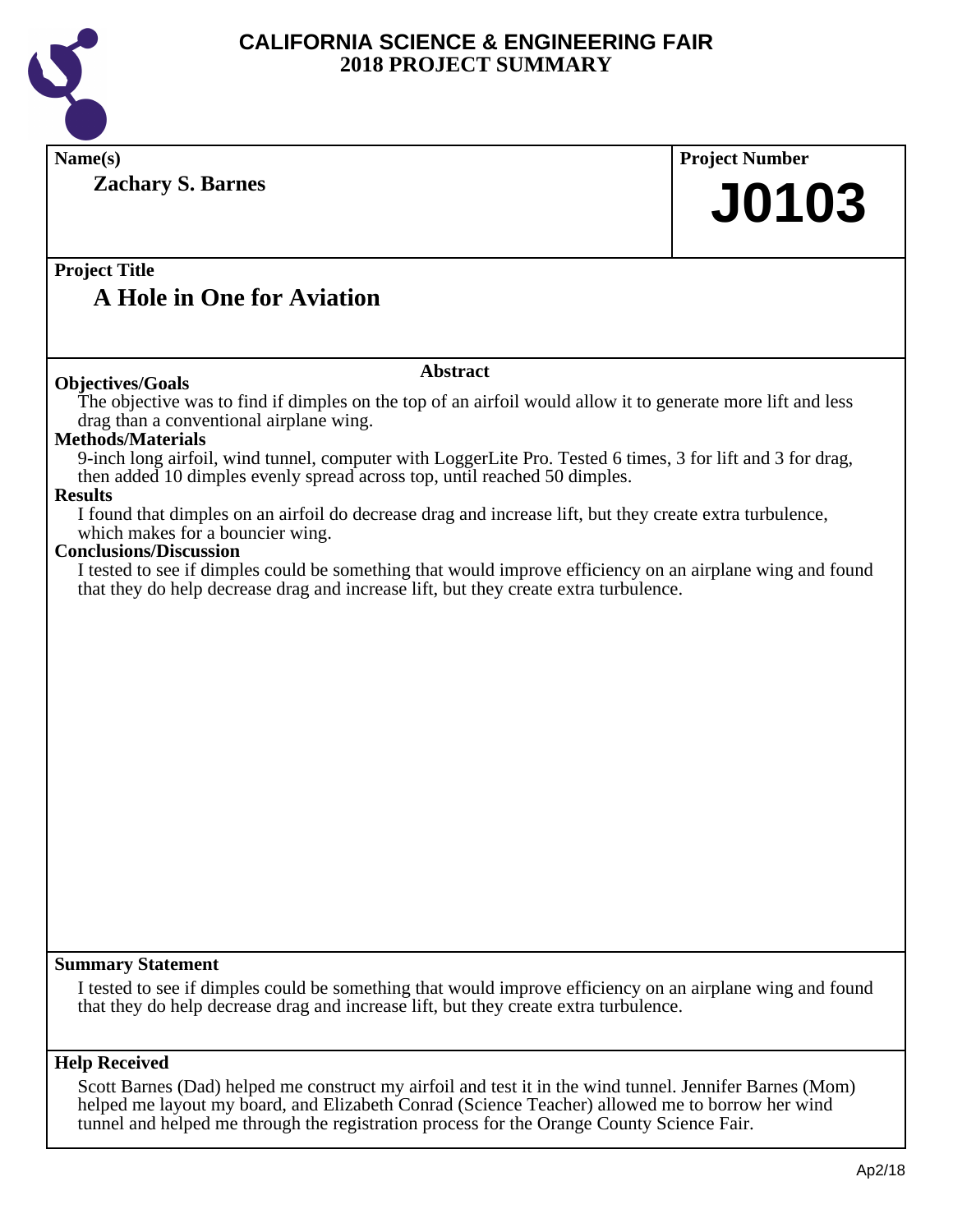

**Name(s) Project Number**

**Project Title Abstract Ayaan S. Bhatkar Improving Wind Turbine Efficiency J0104 Objectives/Goals** The purpose of this experiment is to determine which variable (the number of blades, length, or pitch of blades) has the greatest impact on wind turbines' electricity generation **Methods/Materials** 3 wind speed window fan, Voltmeter, DC motor, wooden strips, 5 inch 4 blade, 3 blade and 2 blade propellers. 7 inch 4 degree and 6 degree pitch angle 2 blade propeller I took 10 voltage readings for each blade at each wind speed, tabulated it, averaged readings for each blade at each wind speed and compared the results **Results** 1) Number of Blades: The 4 blade 5 inch turbine was the most efficient across all wind speeds with an average of 0.22 V across all wind speeds and the 2 blade 5 inch turbine was the least efficient with a 0.16 V average. However, the 2 blade turbine was the most efficient at the highest wind speed with 0.27 V generated. 2) Length of blades: The 7 inch blade turbine was the most efficient across all wind speeds. However, the 5 inch blade turbine was the most efficient at the highest wind speed 3) Pitch Angle: The 4 degree pitch angle blade turbine was the most efficient across all wind speeds compared to the 6 degree pitch angle blade turbine **Conclusions/Discussion** Different blades may be required to get peak efficiencies from a wind turbine in different wind conditions. A 4 blade or longer blade turbine may be the most efficient where the wind speed varies a lot. However, in an area where the winds are consistently high, a 2 blade turbine or smaller blade turbine may be more efficient. Lower pitch angles improve the efficiency of the turbine

#### **Summary Statement**

One type of blade may not be optimal for wind turbines under all wind conditions; the number and size of blades for a turbine should depend on the wind conditions where it will be installed

#### **Help Received**

I designed the project myself. However my dad bought all the materials needed and my advisor, Ms. Najwan, ensured that I stayed on task and completed my project on time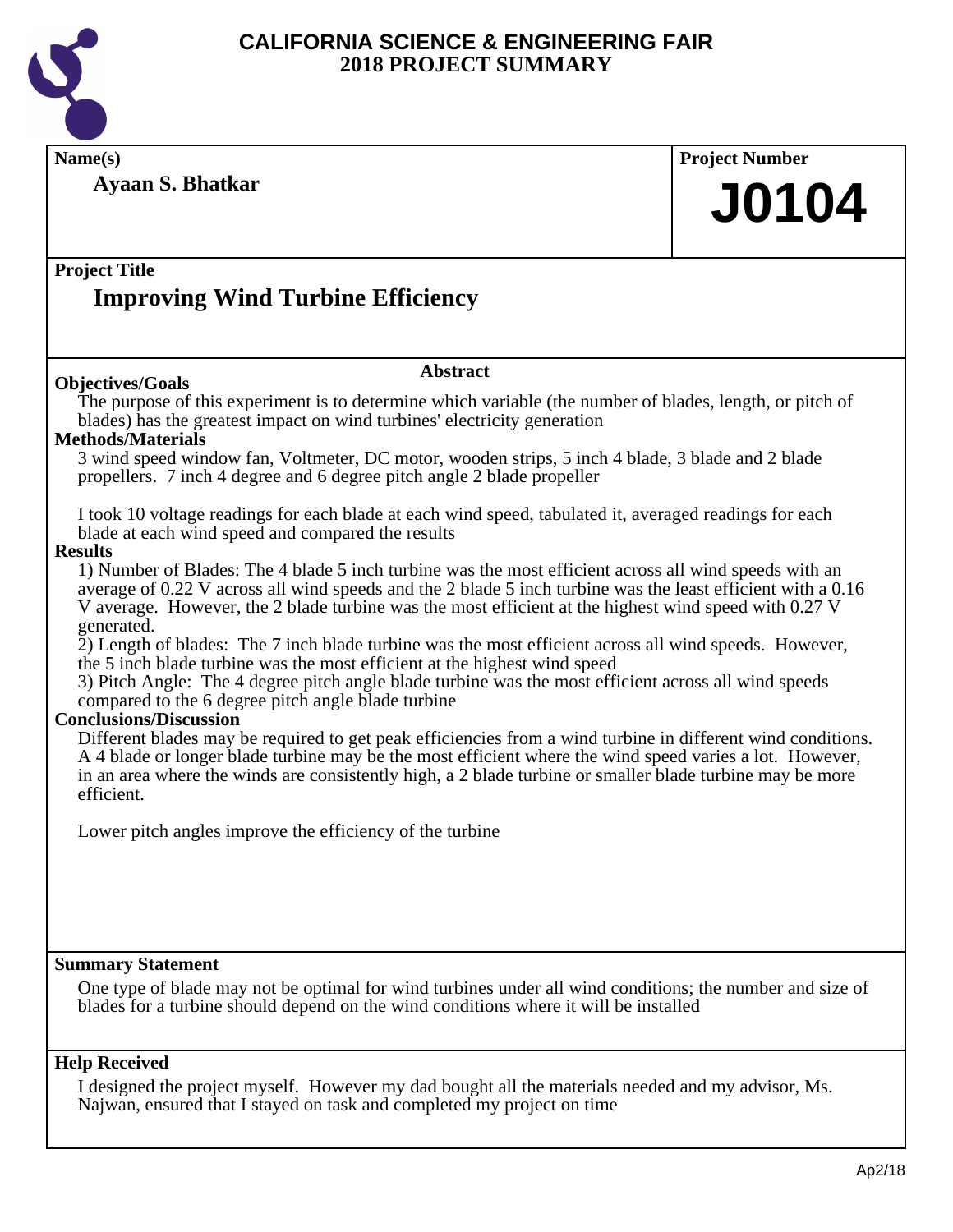

**Lalitha S. Dhyaram**

**Name(s) Project Number**

## **J0105**

#### **Project Title**

### **Which Is the Optimum Model Rocket Fin Shape to Reach the Highest Altitude?**

#### **Abstract**

**Objectives/Goals** The objective of this project is to determine which fin shape will allow a model rocket to reach the highest altitude.

#### **Methods/Materials**

Estes Alpha III model rockets, poster board and balsa wood sheet. Make new fin mounts by cutting different fin shapes out of balsa wood and making new fin mount tubes with poster board; replace Estes plastic fin mounts. Rockets are assembled with new and varying fin mounts. Launch each model rocket 3 times, recording both the inclinometer and altimeter results for each flight.

#### **Results**

Assembled rockets had the following fin shapes; (trapezoid, rectangle, square, triangle, clipped delta, asymmetrical parallelogram, elliptical, pointed ark, & original Estes model). Averages by test number to the nearest centimeter bring these overall results - 40.29 m, 36.08 m, 41.26 m, 45.28 m, 45.02 m, 54.61 m, 40.82 m, 40.66 m, and 39.43 m respectively to the fin shape order given. These results suggest that the asymmetrical parallelogram fin shape on a model rocket is the best in reaching the highest altitude.

#### **Conclusions/Discussion**

Repeated launch trials of 9 model rockets with different fin shapes showed that the asymmetrical parallelogram fin shape performed better than the other fin shapes. This means that having a fin mount with asymmetrical parallelogram shaped fins made from balsa wood on a model rocket provides a significant increase to the altitude reached by the model rocket.

#### **Summary Statement**

I measured the altitude that each model rocket reached and found that the asymmetrical parallelogram fin shape is the best fin shape on a model rocket to reach the highest altitude.

#### **Help Received**

I designed the fin shapes and assembled the rockets myself. I got help from my Science teacher in reviewing my project reports. I got help from my mom in cutting out the fin shapes from the balsa wood. I got assistance from my parents for transportation to the launch site.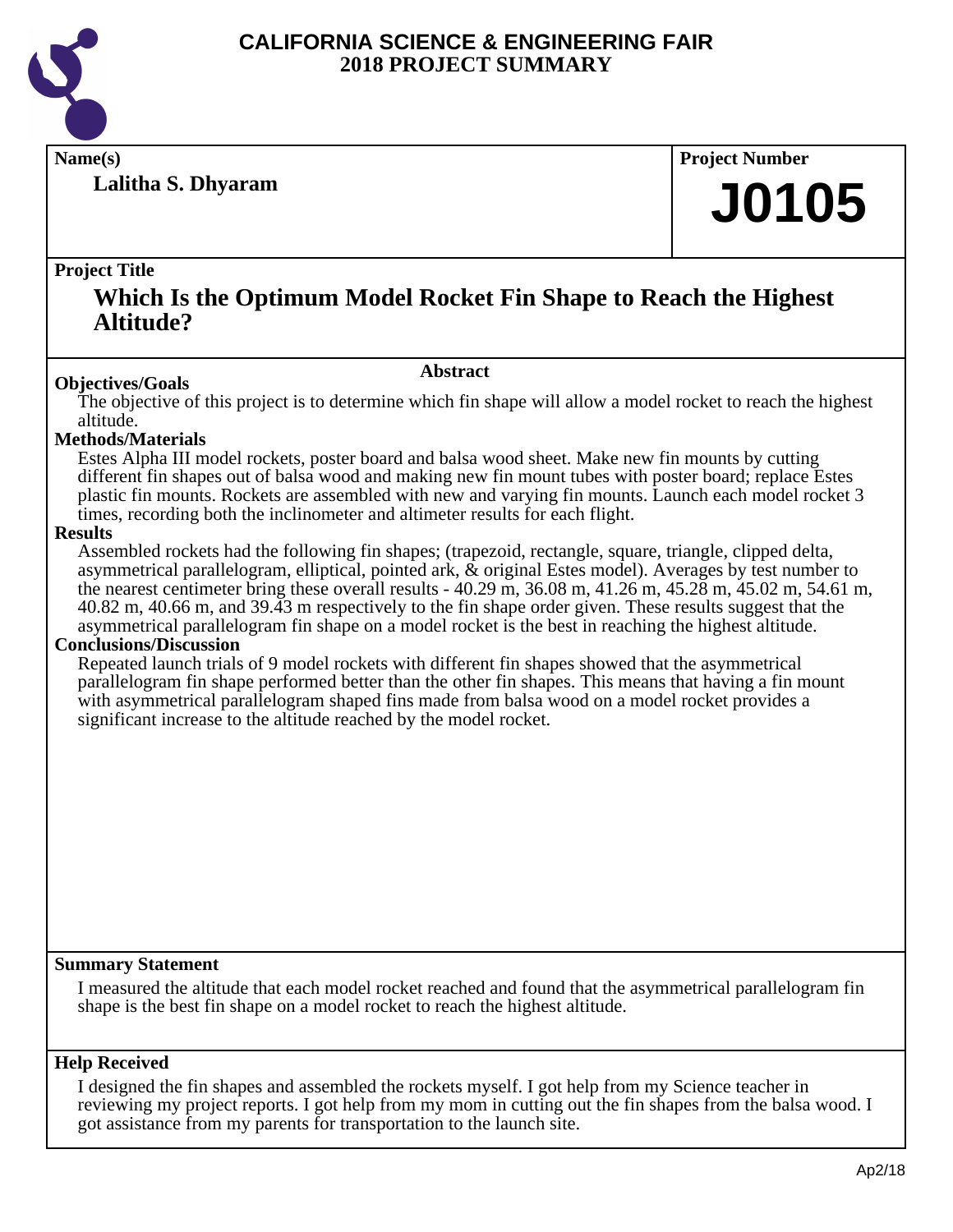

**Eric R. Dubois**

## **Name(s) Project Number J0106**

#### **Project Title**

## **The Best Seawall to Save Our Highways**

#### **Abstract**

**Objectives/Goals** I wanted to learn which type of seawall is the most efficient to prevent coastal erosion.

#### **Methods/Materials**

The idea for this project was to find the most efficient seawall to use to protect the highway and bluffs. I built a homemade wave tank out of wood and plexiglass and tested the following seawalls: The rock wall, which we already have. The standard wall, which is the most common. The rock wall submerged, which is experimental and hasn't been used before. And finally, the recurve wall, which was predict to be the most effective. For each wall, there were ten trials. In each trial, six consistent waves were created and sent towards the wall that was in place, and the water that flowed over the top of the wall was collected and recorded in a reservoir in the back of the tank.

#### **Results**

I predicted that the recurve wall would have the least amount of overflow because the water would go up the wall like a skateboard on a halfpipe, then fall over itself. I predicted that almost no water would go over the wall. My hypothesis was correct. This wall worked very well, with almost no overflow, as  $\overline{I}$ predicted. The average overflow on the recurve wall was 11 ML of water, the 2nd best wall was the rock wall, with an average overflow of 39.5 ML of water. The average overflow for the standard wall was 360 ML, whereas the average overflow for the rock wall submerged was 158.9 ML.

#### **Conclusions/Discussion**

Based on the results, if you want to reduce erosion in your area, and if you had the money, you should go for the recurve wall, because it is the most efficient, and almost no water went over the top of the wall. But, if you don't have the money, you should go for the rock wall because it works almost as well as the recurve wall, and is a lot cheaper.

#### **Summary Statement**

I tested different types of seawalls in order to prevent coastal erosion. I found that the most efficient seawall was the recurve wall.

#### **Help Received**

Both of my parents helped me in this project. My dad helped me build the wave tank and my mom helped me edit my writing.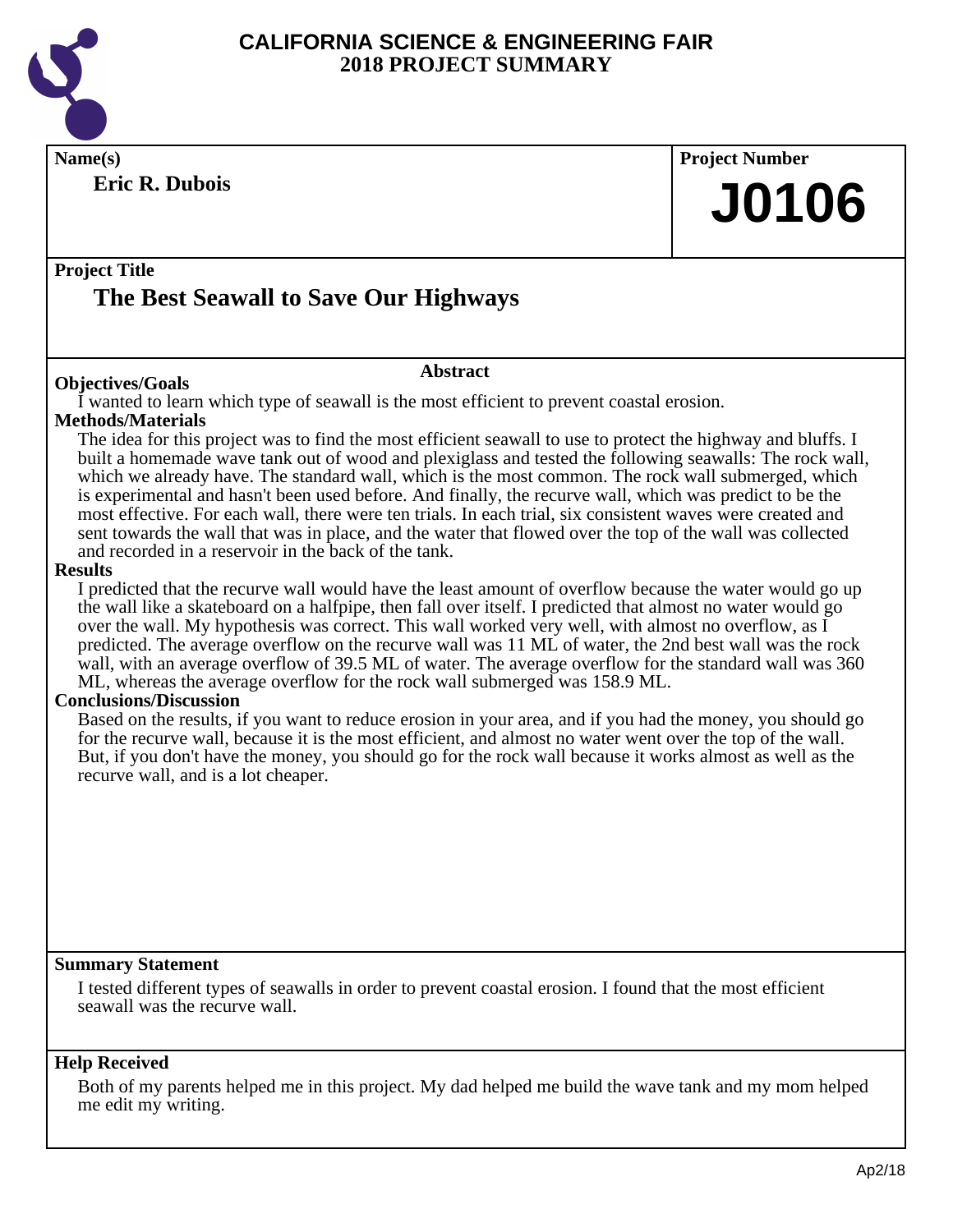

**Name(s) Project Number**

**James D. Fagan**

#### **Project Title**

## **Design of a Low Density Subsonic Wind Tunnel for Martian Research**

#### **Abstract**

**Objectives/Goals** My objective was to build a wind tunnel that could simulate the low density environment of Mars. **Methods/Materials**

I constructed a closed circuit, double return wind tunnel using schedule 80 PVC pipe, which has a vacuum capacity of 30 Hg. I used an electric model airplane fan for my tunnel wind source. This was powered by a 12 volt power supply. A thrust tester was used to control the fan RPM. Air velocity was measured by a anemometer that I modified to work inside the enclosed tunnel. I built my tunnel's settling chamber using 3 flanges, which allowed me to remove or exchange various screen mesh assemblies. A removable honeycomb section was built, also using flanges to install it into the settling chamber. String probes were built into the tunnel viewing ports for flow visualization. 12 airfoils were built with magnets attached for attaching to the viewing ports. A strain gauge was built into my test section for measuring drag and thrust forces. Several different tunnel configurations were tested before final assembly: single return, double return, single nacelle, dual nacelle, 90 degree corners, 2x 45 degree corners. Each was also tested with and w/o turning vanes. Each configuration was evaluated for flow quality and air speed.

#### **Results**

After conducting over 220 tests, I have determined that a double return tunnel is more efficient than a single return tunnel, given equal return passage diameters, that wind tunnel corners comprised of 8 x 45 degrees are more efficient than corners comprised of 4 x 90 degrees. The less abrupt 45 degree corners decreasing energy loss by 7.2% on average, 10.19% in my final chosen double return design. I tested individual settling chamber screens as well as combinations for best tunnel flow quality, and also determined screen losses to be cumulative. I found turning vanes not only improved flow quality as I had expected, but surprisingly they actually increased air speed as opposed to no turning vanes by approx. 5%.

#### **Conclusions/Discussion**

My low density tunnel will allow testing of aerodynamic forces to see if they occur in the same proportion as expected, or if entrainment or Coanda effect were greater or lesser due to increased molecular spacing of the Martian atmosphere, ultimately affecting lift generation associated with Bernoulli's principle. This is vital to know for the proper design of an efficient Mars aircraft.

#### **Summary Statement**

I have designed and constructed a wind tunnel to simulate the Martian atmosphere to test aerodynamic forces in its lower density environment.

#### **Help Received**

I designed and built the tunnel on my own. Mrs Duncan, my woodshop teacher allowed me access to the shop after school to build my tunnel components. Ms Mcallister, my science teacher was always helpful in suggesting where to get supplies, websites helpful in graph production, and critiquing my raw data.

**J0107**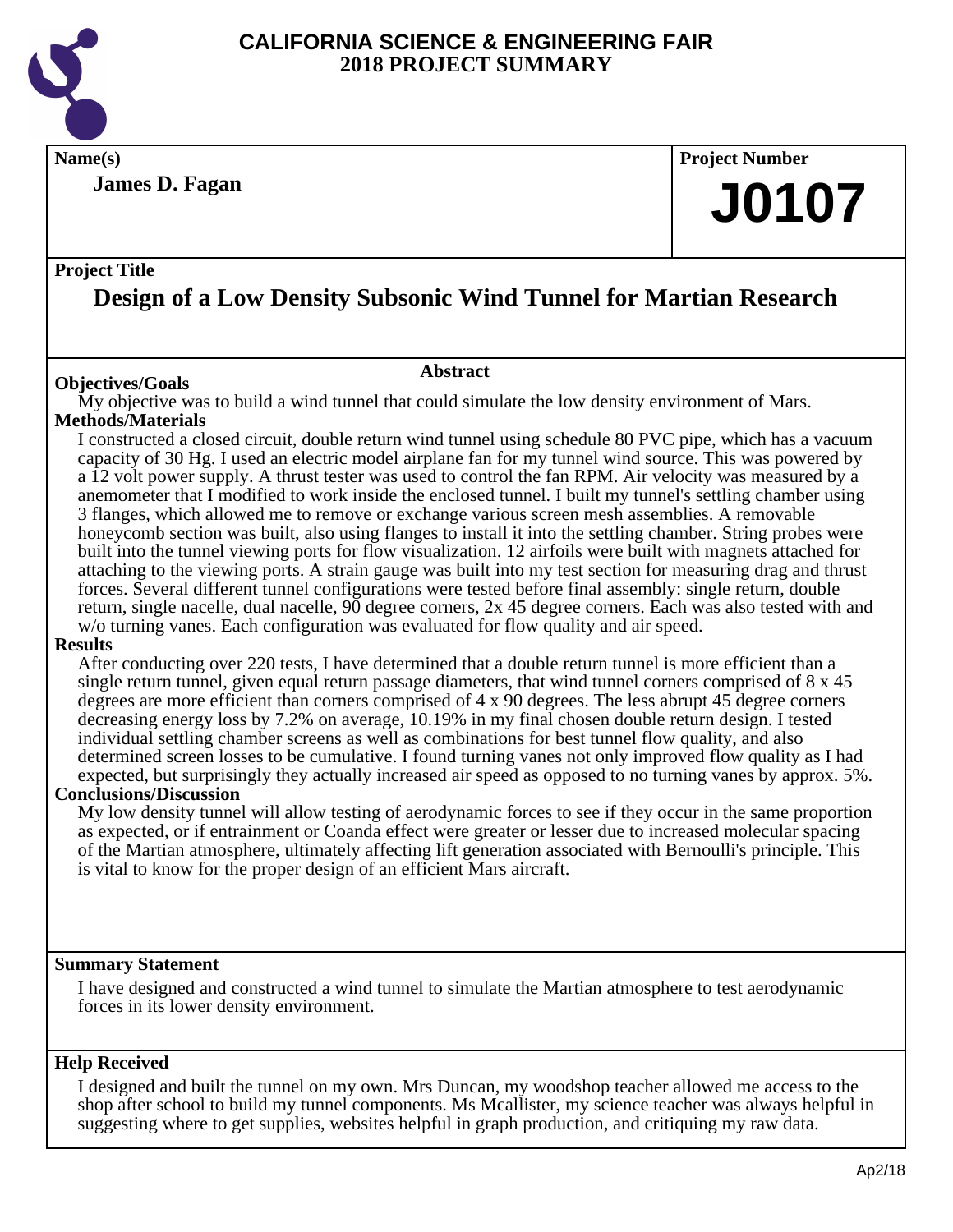

**Brady C. Fendt**

**Name(s) Project Number**

## **J0108**

#### **Project Title**

### **Soaring High with Rockets: How Fin Length Affects a Rocket's Maximum Altitude**

#### **Abstract**

**Objectives/Goals** My objective for this project is to determine how a rocket's fin length affects its altitude.

#### **Methods/Materials**

Balsa wood, model rocket kit, c6-5 motors, epoxy resin, altimeter, launch pad. Launched rocket 3 times for each fin configuration and recorded the altitude reached.

#### **Results**

The shortest fin configuration yielded the highest mean altitude, but only by one foot over the medium fin configuration. the medium fin configuration yielded the two highest flights of the experiment, but one low outlier brought down the average.

#### **Conclusions/Discussion**

In conclusion, the shortest fin configuration yielded the highest average flight, but only by 1 foot over the middle fin configuration. The middle wingspan may have been the best had the 1st launch not curved at ignition (lost a fin) causing an outlier in data. The longest fin configuration was clearly the worst performer, averaging roughly 70ft lower than the short fin configuration.

#### **Summary Statement**

Through the process of launching the rocket, I determined that fin length definitely affects flight; shorter fins equals higher altitude reached.

#### **Help Received**

I received help while building, launching, and fixing the rocket, building my project board, and help from my science teacher on any questions I needed answered.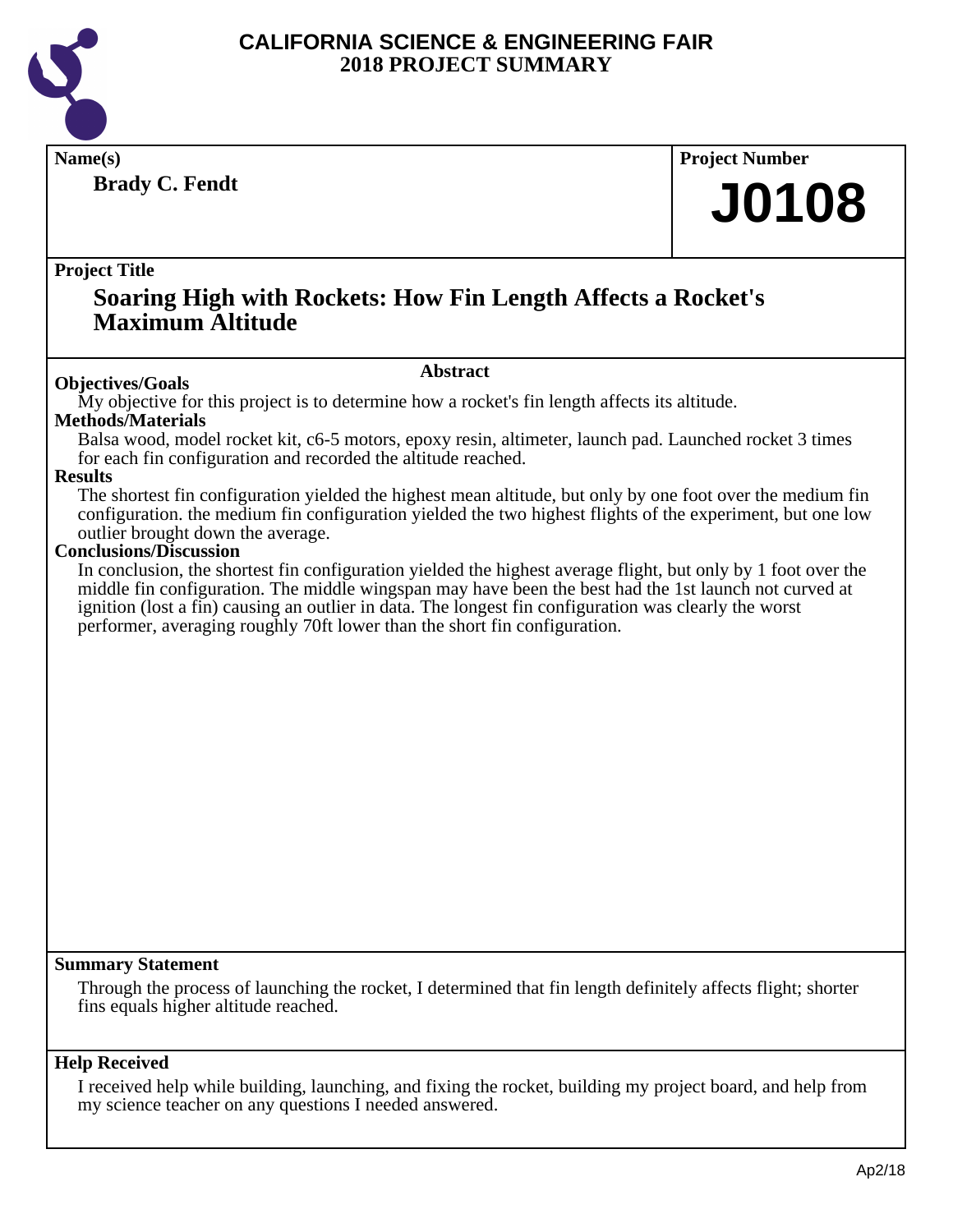

**Grace F.S. Hanson**

## **Name(s) Project Number J0109**

### **Project Title Testing Building Designs with a Wind Tunnel**

#### **Objectives/Goals**

I wondered if you could reduce the damage caused by high winds by using different building designs. This inspired my question, "Which building designs are better for areas that experience high wind phenomena?" I evaluated three sets of variables: shapes, surface treatments, and the use of wind barriers. My hypothesis was that a hemisphere shape with a dimpled surface with a tall wall would be impacted the least by wind.

**Abstract**

#### **Methods/Materials**

A wind tunnel with Vernier force sensors was built and tested. Next, test objects were created with volume as the common factor for comparison. Initially, I used clay over forms to create objects. Because these cracked, I could not repeat the tests. I used molds and Fix-It-All to create a second set of shapes. A test protocol was created to establish the validity of the data. Each object was then placed on the platform in the wind tunnel. Smooth surfaced objects were used for the comparison of shapes. Smooth, rough and dimpled surfaces were used for each shape in the comparison of surface treatments. Finally, each shape with each surface feature was tested using no wall, a short wall and a tall wall.

#### **Results**

For the shape study, I compared a cube on its side and its edge, a cylinder, a pyramid on its side and its edge, a cone, and a hemisphere. The pyramid edge, cone, and hemisphere experienced drag that was closer to zero than the cube side, cube edge, cylinder, and pyramid side. In the surface study, the rough surface provided the most improvement for the cube side, the cube edge, the pyramid side, and the cone. For the hemisphere and the cylinder, the different surfaces did not substantially affect the drag on the object. In the barrier study, the short wall reduced drag for every test object. The tall wall appeared to create strong eddy currents. Often, these eddy currents produced wind forces greater than or equal to the force of the wind without a wall but in the opposite direction.

#### **Conclusions/Discussion**

The least wind-impacted shapes were the pyramid edge, cone, and hemisphere. The rough surface provided the best improvement for the cube side, cube edge, pyramid side, and cone. For the hemisphere and the cylinder, no surface feature was more favorable. The short wall produced the best wind barrier results. These data proved my hypothesis to be incorrect. This data can be used to help design buildings to lessen the impact of high wind.

#### **Summary Statement**

My project was to determine which building shape and building surface experienced the least amount of drag as well as the impact of barriers on the drag.

#### **Help Received**

My Dad helped me build the wind tunnel. My mom helped me with editing my report. I would like to thank my teacher, Mr. Blum, for encouraging me.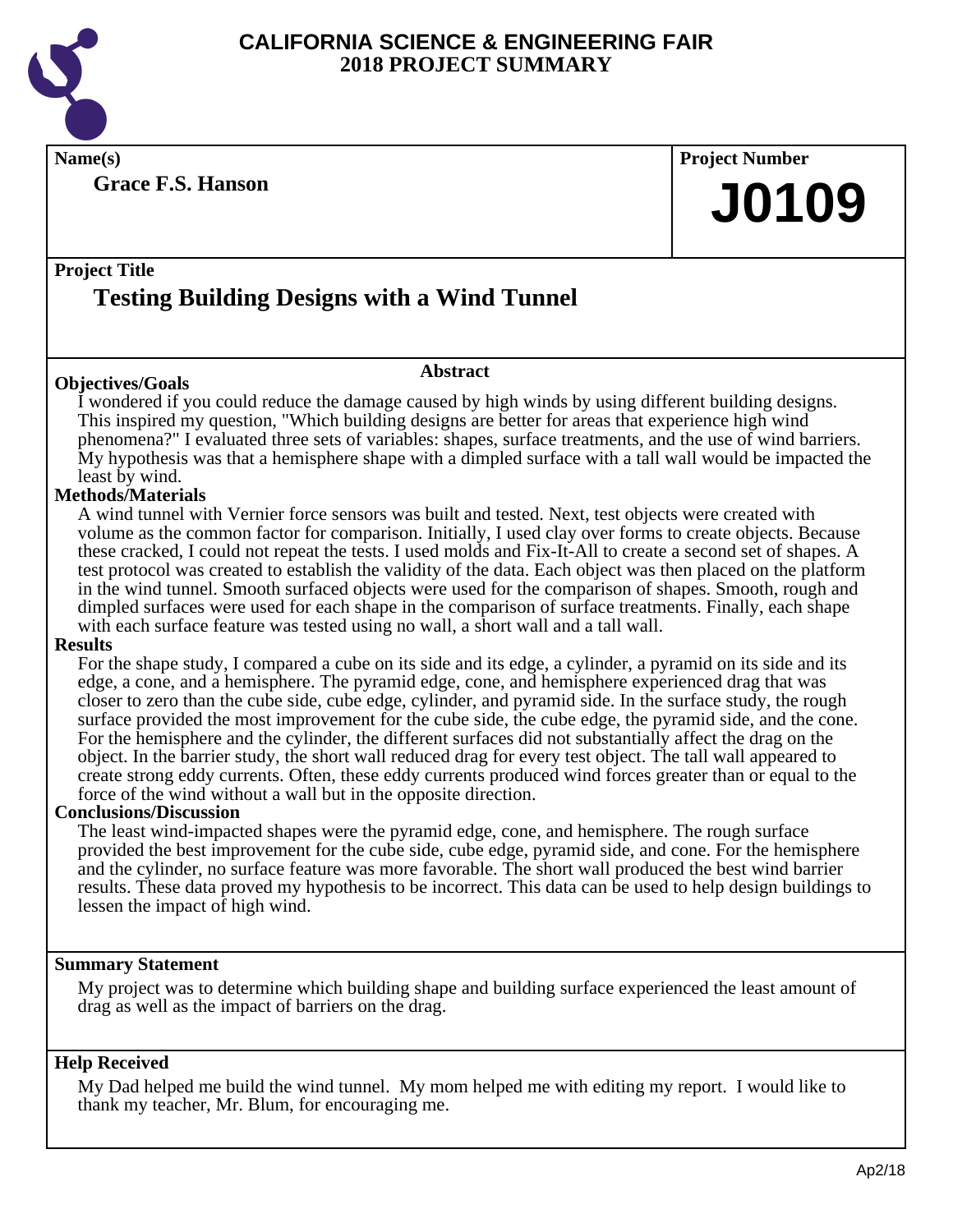

### **Nolan Hanson; Max Poveda; Robert Ramirez**

## **Name(s) Project Number J0110**

#### **Project Title**

### **How Does Rocket Design Affect the Distance of Flight of an Air Pressure Rocket?**

#### **Abstract**

**Objectives/Goals** The objective of this study is to determine the distance of flight, using air propulsion and different designs of rockets.

#### **Methods/Materials**

Bike pump, rocket launcher, various lengths of string, tape measure, PVC pipe, foam, styrofoam, cardboard, paper, wax leaves, cardstock.

#### **Results**

Three rockets were created with different materials and design, then launched using air propulsion, and the distance of each flight was recorded. Repeated trials were run to determine which rocket design flew the farthest consistently. This difference clearly showed how the material and design affected the distance of flight.

#### **Conclusions/Discussion**

Repeated trials with various rocket designs launched revealed clear differences in their aerodynamics. It is concluded that the design and the materials used to create rockets has a direct impact on the distance of flight.

#### **Summary Statement**

We showed that a rocket's design has significant impact on it's aerodynamic capabilities.

#### **Help Received**

None. We designed, built, and performed the experiments ourselves.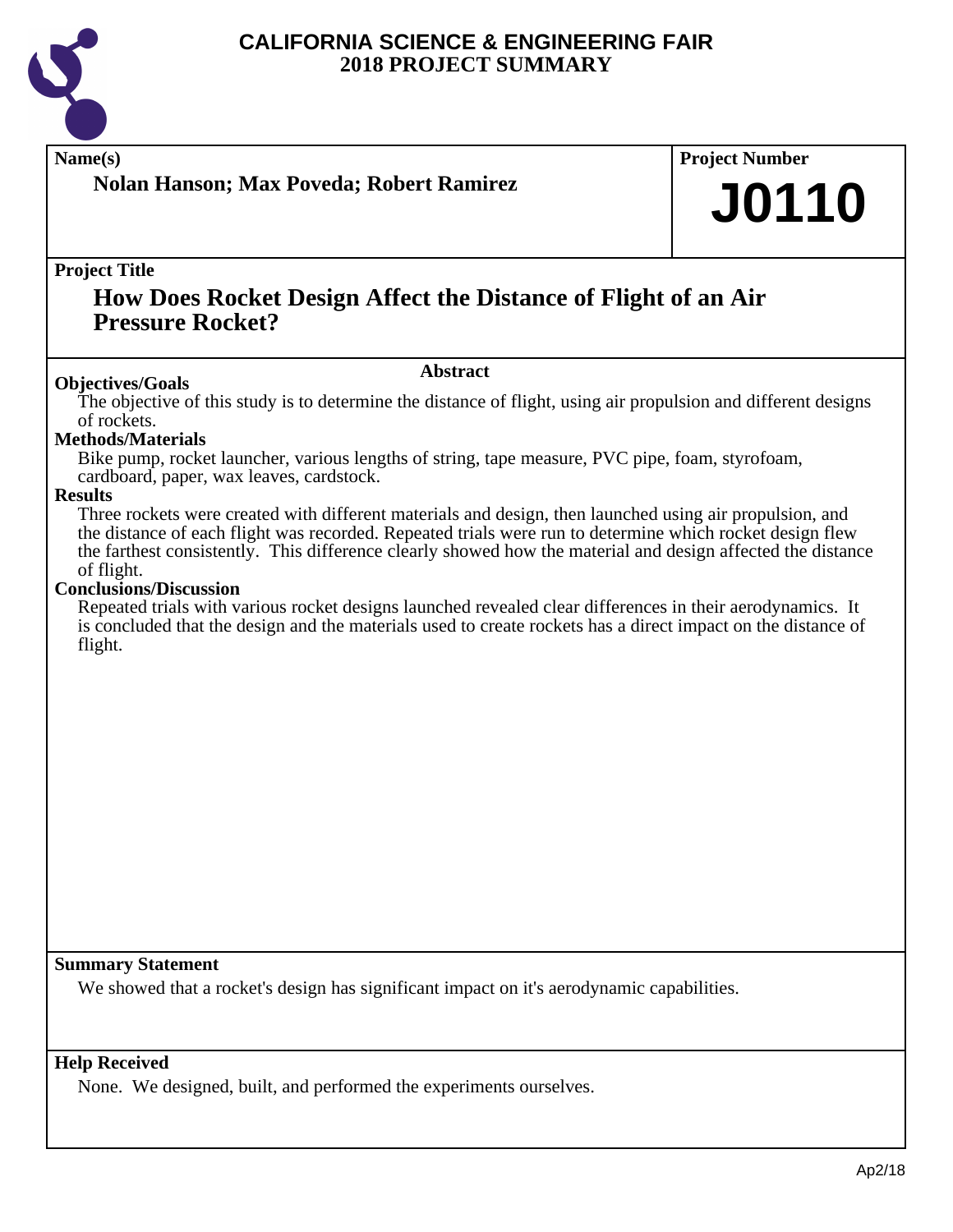

**Braedyn D. Hutchison**

**Name(s) Project Number**

## **J0111**

#### **Project Title**

### **The "Sweetest" Rocket Candy: Evaluating Sucrose, Glucose, and Fructose as Fuels for Sugar-Based Solid Rocket Motors**

#### **Objectives/Goals**

**Abstract**

Determine which sugar among Sucrose, Glucose, and Fructose makes the best choice of sugar fuel for sugar-based solid propellant motors. Gain experience with materials, equipment, methods, and safety precautions necessary for continuing research with higher-energy composite and electric solid propellants that are relevant for modern launch, orbital, and space operations.

#### **Methods/Materials**

Solid propellant motors were prepared using a Potassium Nitrate (KNO3) oxidizer with Sucrose (C12H22O11), Glucose (C6H12O6), and Fructose (C6H12O6) sugar fuels. Observations regarding ease of preparation were recorded. A reusable test motor harness and test firing safety cage were constructed of durable materials to ensure safe and consistent test conditions. Thrust measurement equipment was constructed using a strain-gauge-based single-point load cell, a voltage-regulated instrumentation amplifier circuit, an analog-to-digital data acquisition device, and a laptop computer. High-sample-rate thrust data were recorded during test firings of motors prepared with each sugar fuel. Data were analyzed in terms of performance metrics and statistical significance/validity.

#### **Results**

Qualitative observations regarding ease of solid propellant motor preparation as the average ordinal ranking among six factors were: Sucrose  $= 1.67$ , Fructose  $= 2.00$ , and Glucose  $= 2.33$ . Quantitative measurements (and ordinal ranking) of the average specific impulse produced by solid propellant motors were: Sucrose =  $129.41s$  (1), Glucose =  $126.17s$  (2), and Fructose =  $124.20s$  (3). Total scores (qualitative average rank + quantitative rank) were: Sucrose =  $2.67$ , Glucose =  $4.33$ , and Fructose =  $5.00$ .

#### **Conclusions/Discussion**

The experimental results of this project provide a clear answer to the research question: Among Sucrose, Glucose, and Fructose, Sucrose (score  $= 2.67$ ) makes the best choice of sugar fuel for sugar-based solid propellant motors; Glucose (score  $=$  4.33) makes the second best choice of sugar fuel; and Fructose (score  $= 5.00$ ) makes the third best choice of sugar fuel. These results help inform the amateur rocketry community regarding the preparation and use of sugar-based solid propellant motors for small-scale rocketry. Further, knowledge and experience gained via this project enable continuing research into preparation and use of composite and electric solid propellants which are extremely relevant in current rocketry operations.

#### **Summary Statement**

This project determined which of Sucrose, Glucose, and Fructose makes the best choice of sugar fuel for sugar-based solid rocket motors when evaluated in terms of both quantitative thrust performance and qualitative ease of preparation.

#### **Help Received**

Adult supervision and assistance by Tre Hutchison for procedures involving potential safety concerns, including: operating power tools on exceptionally durable materials, transferring molten propellants to molds, and designing safety equipment.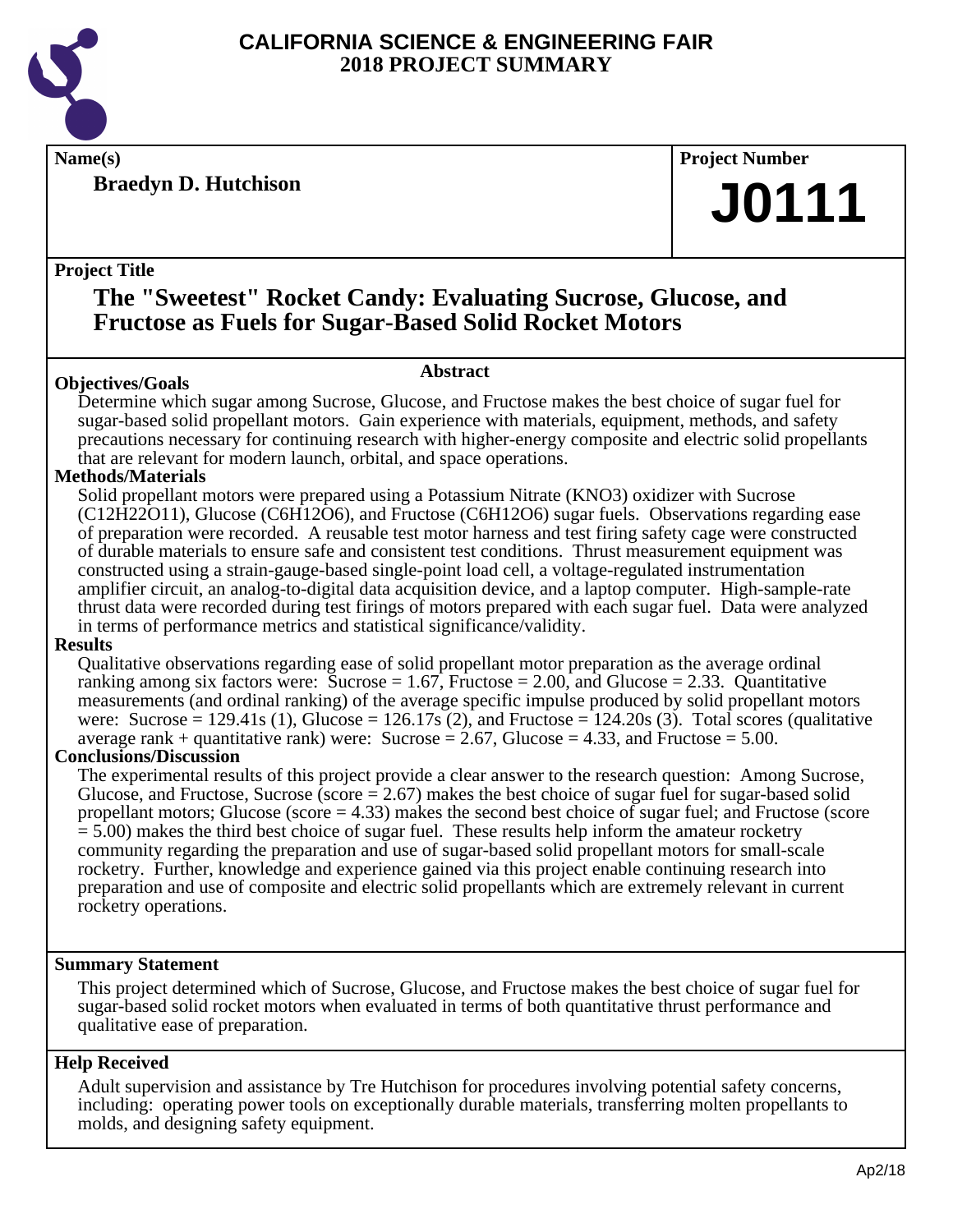

**Mohammed Khan**

**Name(s) Project Number**

## **J0112**

#### **Project Title**

### **Miracle of Flight: Design of Split Scimitar and Blended Winglets Using Computational Flow Dynamics**

#### **Objectives/Goals**

**Abstract**

In my project, I designed the split scimitar winglet, blended winglet, and the wing with no winglet using Autodesk Inventor, AutoCAD software, at different cant angles of directly proportional to various angles of attack. Using the measurements from AutoCAD, I performed computational flow dynamics (CFD) with Auto Foam software to calculate the Lift Coefficient, Drag Coefficient, and the Lift-to-Drag ratio. The purpose was to determine which design can increase in better fuel efficiency and better aircraft performance.

#### **Methods/Materials**

My designs were made using an Autodesk AutoCAD software program using my measurements and dimensions. The measurements of these designs were fed into autofoam CFD Software using the Navier Stokes equations to calculate pressure, momentum, Drag coefficient, Lift coefficient, and lift-to-drag ratio.

#### **Results**

The thirty degree blended winglet has the most Lift and Drag at various angles of attack. But if you put into a lift to drag ratio, the split scimitar winglet has the most lift to drag ratio. The split scimitar winglet is the most fuel efficient at  $\overline{4}$ -degree angle of attack

#### **Conclusions/Discussion**

Finally, I concluded that the split scimitar winglet which is the 90-degree winglet is the most fuel efficient. This means that this design can reduce the most wingtip vortices and drag. I also concluded that the wingtip vortices increase with an increase of an angle of attack. The split scimitar winglet increased by 2% lift than the blended winglet. This means that it can save 5 million gallons of fuel within its design.

#### **Summary Statement**

My project is a experimental design of split scimitar and blended winglets at different cant angles using computational flow dynamics.

#### **Help Received**

I designed autocad design and computational flow dynamics myself. I was trained on autodesk and computational flow dynamics by my teacher Mr. Charles Pascal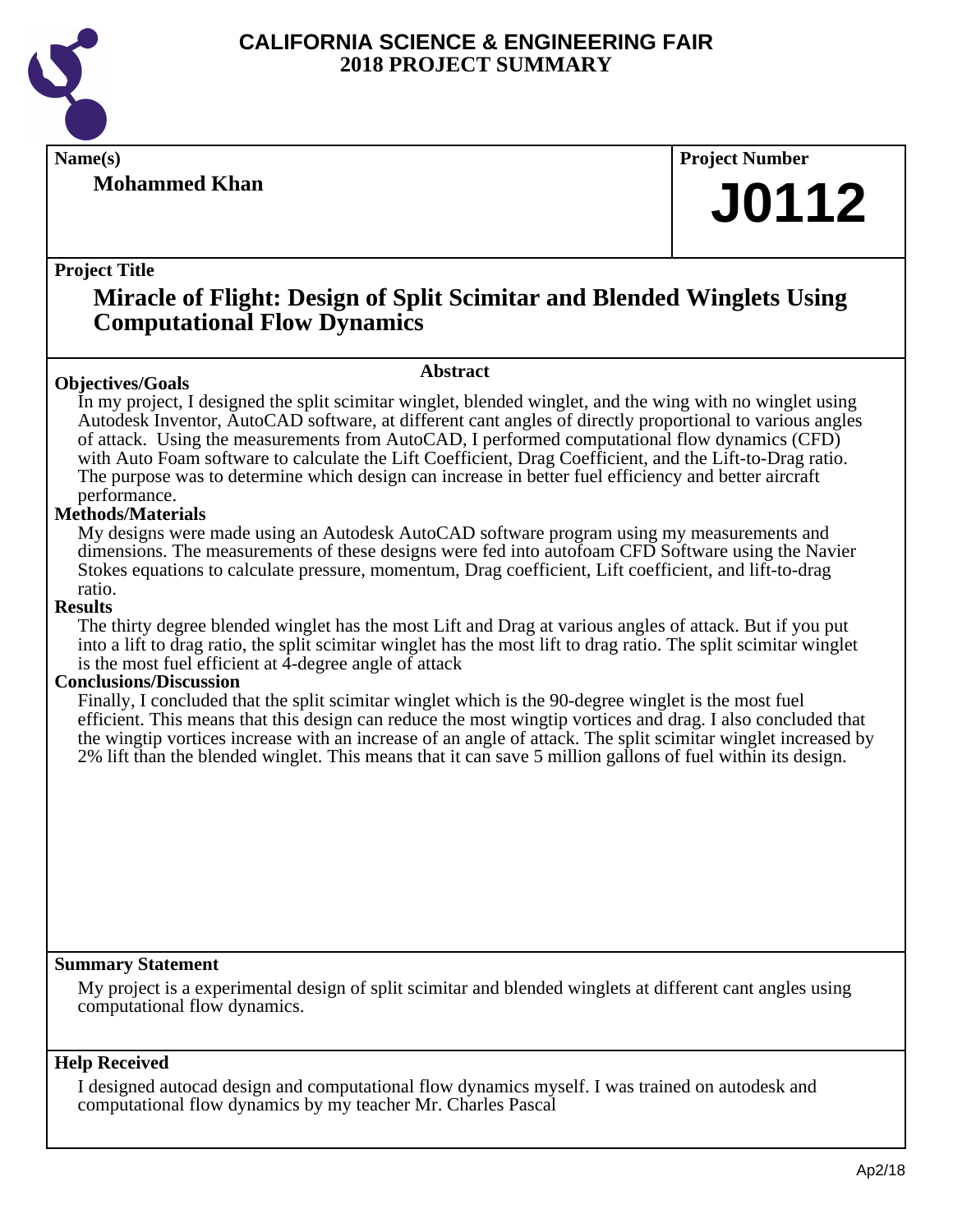

**Owen W. L'Heureux**

**Name(s) Project Number J0113**

#### **Project Title The Effect of Wing Configuration on Pressure**

#### **Abstract**

**Objectives/Goals** This project was an investigation of how different wing configurations affect the pressure measured on aircraft.

#### **Methods/Materials**

Using an engineering application called SimScale that performs computational fluid dynamics (CFD), I set up wind tunnel simulations for three wing configurations; straight, swept, and forward swept. I kept the same fuselage with the different wings attached. Each configuration was subjected to 80 m/s winds.

#### **Results**

The swept wing, as predicted, did have the least pressure, but unexpectedly the forward swept wing had the most. The average pressures on the combined wing and fuselage were: 134 psi for the straight wing, -69 psi for the swept wing, and 494 psi for the forward swept wing.

#### **Conclusions/Discussion**

This investigation contributes to science it because provides measurements of different wing configurations. Knowing exactly how much a wing changes flight characteristics can be important for aerospace engineering and maximizing the efficiency of an aircraft, and my project makes contributions towards this.

#### **Summary Statement**

I found that forward swept wings experience the most pressure and swept wings experience the least.

#### **Help Received**

The model and simulation were designed without external help and Dr. Warrick of the USGS assisted me in extracting the data.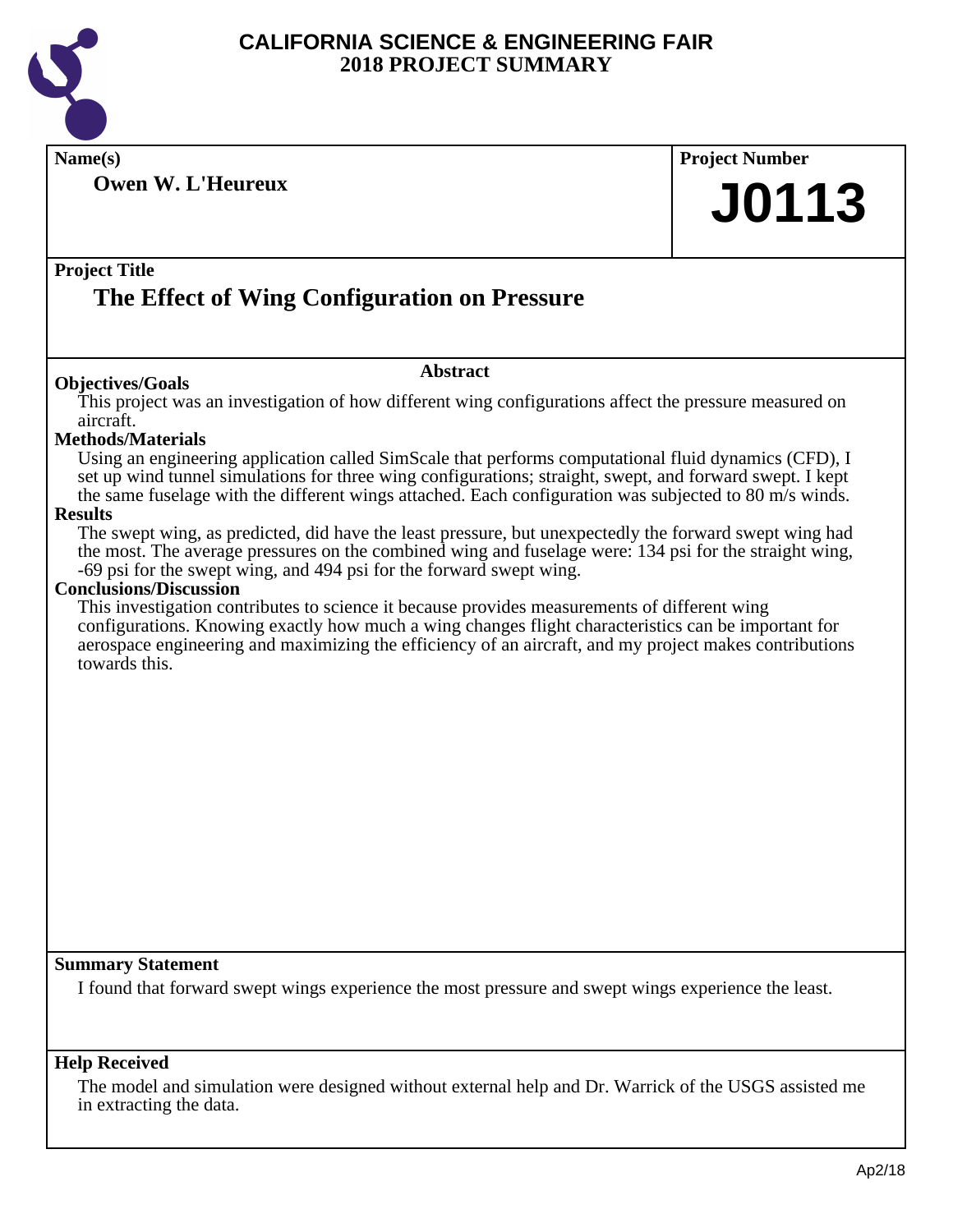

**Amelie G. Leviant**

**Name(s) Project Number**

## **J0114**

#### **Project Title**

### **Polyvinyl Alcohol Slimes: Measuring How pH Correlates to Viscosity in a Non-Newtonian Fluid**

**Abstract**

#### **Objectives/Goals**

The objective of this project is to explore how the viscosity of slime (a non-Newtonian Fluid that happens to be fun) changes as the pH of the cross-linking solution (sodium tetraborate) increases, with the ultimate goal of determining the pH level at which the maximum degree of viscosity is obtained for any fixed volume of cross-linking solution.

#### **Methods/Materials**

Used weight measured quantities of sodium tetraborate mixed into distilled water to create solutions of sodium tetraborate ranging from 1 to 7 percent. In multiple trials for each solution strength, the pH of the sodium tetraborate solution was measured, and then 10ml of sodium tetraborate solution was mixed into 100ml of 4 percent polyvinyl alcohol (PVA) solution. After a cross-linked polymer was formed, the viscosity was measured in multiple trials by timing the descent of a metal bearing through the PVA slime to the bottom of a cylindrical container.

#### **Results**

For a ration of 10ml of sodium tetraborate solution to 100ml of 4 percent polyvinyl alcohol (PVA) solution, viscosity measurements plateaued at the 4 percent sodium tetraborate solution concentration and pH were observed to plateau just above that concentration, at the 5 percent sodium tetraborate solution concentration.

#### **Conclusions/Discussion**

For purposes of identifying polyvinyl alcohol (PVA) slime with optimal characteristics, understanding how different parameters impact viscosity permits the formulation of a recipe that is best suited to the application. For example, PVA-type slimes used for industrial clean-up purposes may have narrow ranges for operating viscosity because the slime must be piped over substantial distances. For commercial or recreational purposes, a child using slime as a toy would likely prefer an intermediate viscosity product that is highly elastic but still cohesive (cohesion also likely important to a parent, as the ability to clean up slime would depend upon its viscosity).

#### **Summary Statement**

I showed that the viscosity of polyvinyl alcohol slime increases and then plateaus as the concentration of sodium tetraborate in a cross-linking solution is increased to locate an optimal viscosity point for a fixed mixture ratio.

#### **Help Received**

My science teacher, Mrs. Cathy Grimes, discussed experimental approaches with me, but I developed the idea of measuring viscosity myself after reading about the chemistry involved in creating non-Newtonian polymer slimes.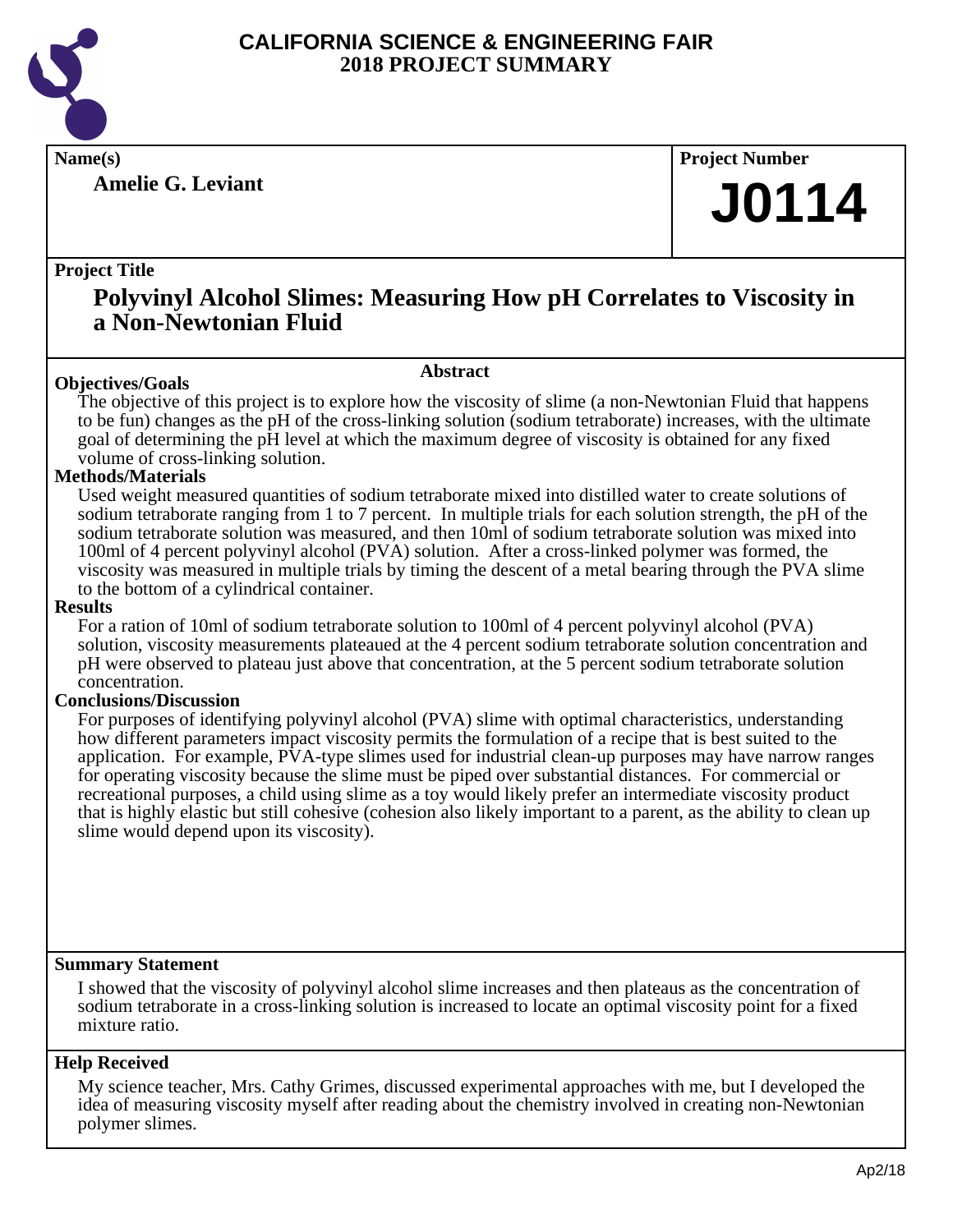

**Graham M. Luckin**

**Name(s) Project Number**

## **J0115**

#### **Project Title**

### **The Effect of Different Golf Ball Dimple Patterns on Travel Time in a Fluid**

#### **Abstract**

**Objectives/Goals** I am determining which golf ball dimple pattern travels the fastest through a fluid.

#### **Methods/Materials**

I took 5 different patterned golf balls and dropped them in a 1.8 meter long tube filled with water. I dropped each golf ball into the tube 15 times and timed how long it took to go from the start line to the end line.

#### **Results**

The different golf ball dimple patterns did effect the travel time through a fluid. The golf ball with 4 large circles and one small circle traveled the fastest while the golf ball with no specific pattern and a variety of dimple sizes traveled the slowest.

#### **Conclusions/Discussion**

Having circle shaped dimples with little gaps between the dimples allows for better fluid flow around golf ball. The ball that traveled the slowest had larger gaps between the dimples which slowed down the golf ball as it traveled through the fluid.

#### **Summary Statement**

I found that different dimple patterns do effect the time it takes for a golf ball to travel through a fluid.

#### **Help Received**

None. I designed and tested by myself.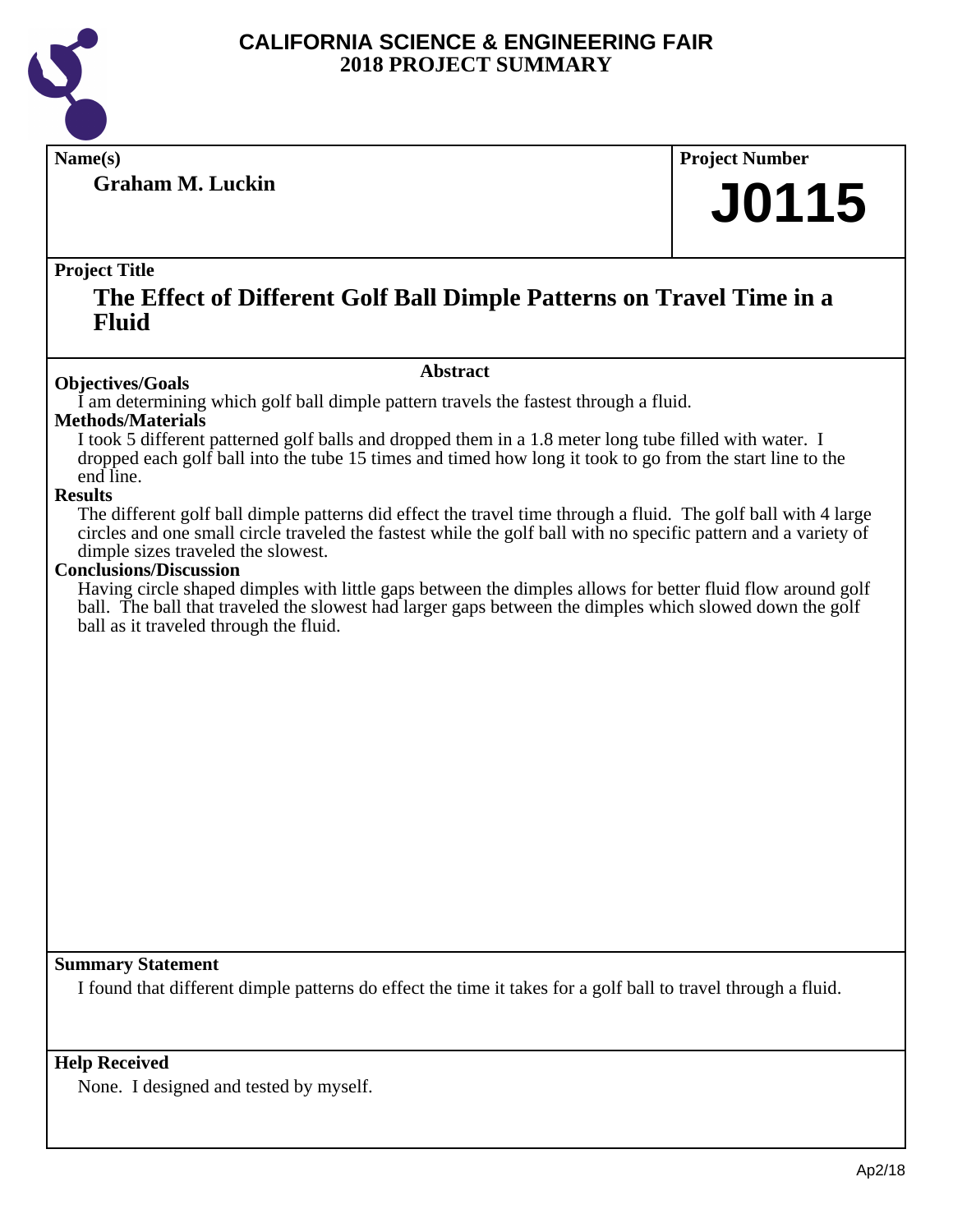

**Charlotte B. MacAvoy**

**Name(s) Project Number**

## **J0116**

#### **Project Title**

## **Exploring an Ancient Wonder: Understanding the Difference in Height, Viscosity and Tube Diameter Has on a Siphon**

#### **Abstract**

**Objectives/Goals** The goal of my project was to find how the difference of height, tube diameter, and viscosity has affects flow rate of a siphon. I hypothesized that thinner tubes and higher viscosity would have slower flow rates and that rung height would not change the flow rate. I used my new understanding of a siphon to prototype a perpetual siphon sink.

#### **Methods/Materials**

My project explores the effect that tube diameter and viscosity of a liquid have on a siphon at different heights. Viscosity variables were water, acetone, and canola oil. 5 different tube diameters (0.4cm, 0.6cm, 0.8cm, 1.2cm, 2.5cm) and 3 different rung heights (87cm, 116cm, 145cm) using a ladder were tested. Tube length and temperature were constant. Testing sequence was as follows: 1. fill the tube with the liquid, 2. manually seal both ends of the tube, 3. rest tube over rung, 4. simultaneously release seals while starting the timer, 5. stop timer when bubbles first enter tube and record time. Flow rate was calculated as volume per time (mL/sec) and graphing performed in Google Sheets.

#### **Results**

90 trials were performed by 45 different combinations of variables. Flow rate increased exponentially with increase in diameter, in some trials approximating radius4. All of the canola oil trials proved to be the slowest flow rate of all the viscosities when compared to water and acetone. Rung heights variable effect on flow rate for all three liquids and tube diameters. There was no distinct relationship with flow rate and rung height.

#### **Conclusions/Discussion**

As predicted, liquids with higher viscosities had lower flow rates. Fluids with higher viscosities have more internal friction and more resistance to flow. Also, as Poiseuille's law predicts, tubes with larger diameters had an exponentially higher flow rate. With bigger tube diameters, there is more space in between the walls of the tube and this reduces friction and encourages laminar flow within the tube. Increasing rung height had an unpredictable effect on the siphon flow rate. I predicted that the flow rate would be the same with increasing heights because the more uphill the tube has the more downhill it will have to balance the forces out and the more potential energy at the top of the siphon. I used this understanding of flow characteristics to design a perpetual siphon sink.

#### **Summary Statement**

Tube diameter and liquid viscosity predict flow rate through a siphon with greater accuracy than maximum height

#### **Help Received**

In order to start the large diameter siphons, I needed an assistant to seal the opposite end of the tube with their hand.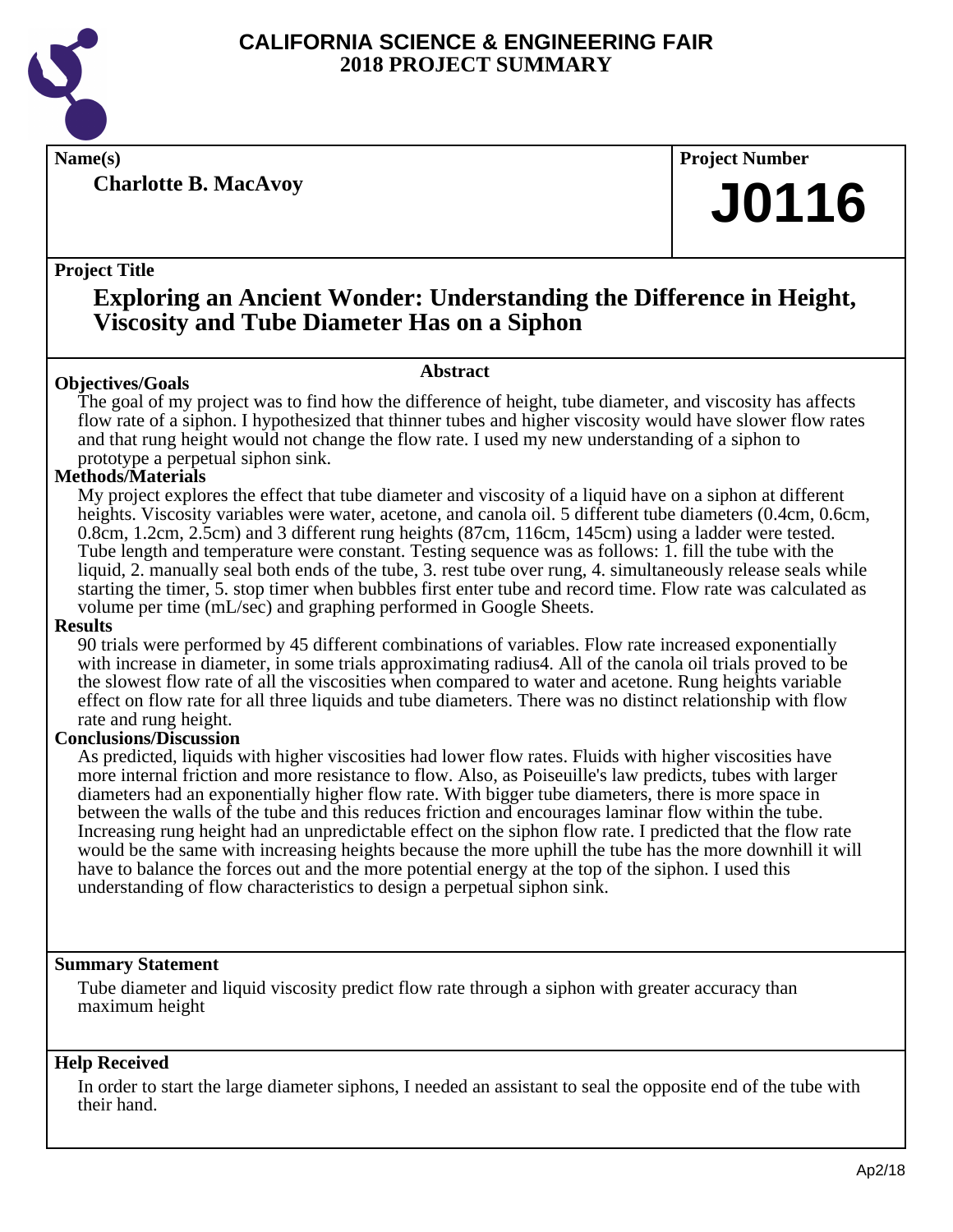

**Alec N. Mnatzakanian**

**Name(s) Project Number**

## **J0117**

#### **Project Title**

### **An Uplifting Discovery: What Is the Optimal Angle of Attack for Maximum Lift?**

#### **Abstract**

**Objectives/Goals** The purpose of this experiment is to prove that if the angle of the wing relative to the ground is increased over a certain range, then the lift will increase proportionally, because CL(coefficient of lift) is directly proportional to the angle of the wing.

#### **Methods/Materials**

Assemble and build the airtight wind tunnel, with a fan in the front and an exit vent in the back. Use duct tape to seal inner edges of tunnel. Confirm airtight seal by testing for leaks around the wind tunnel. Correct if necessary. Build an airfoil shape (NACA 2411) out of a block of lightweight foam. Support the wing on beams connected to a scale, which will be used to measure lift. Place the wing at 0 degrees (parallel to ground) facing incoming air inside wind tunnel. The wind should flow parallel to the bottom of the wing. Keep fan speed constant during testing. Begin first control test by starting fan and measuring weight delta generated by wing at 0 degrees. Adjust the wing by one degree and measure lift force. Repeat until 22 degrees. This will be a full set of tests, beginning at 0 degrees and ending at 22 degrees. Repeat each set of tests 6 times. Because the unit measured is force, we must divide each result by 100, then multiply by 9.8 (the gravitational constant) to get lift force, so use the equation F=9.8W to convert, then log the results and graph force vs angle of attack. Average for each degree and find greatest lift force.

#### **Results**

It was found that as the wing's angle of attack grew, the climb in lift force also grew. It was also found that the critical angle of attack for maximum lift force is around 18-20 degrees, after which the numbers began to plateau then drop.

#### **Conclusions/Discussion**

when the angle of attack is increased over a certain range, then the lift will increase proportionally, because CL is directly proportional to the angle of attack, and there has to be an optimal angle of attack because CL cannot increase indefinitely with the angle of attack.

#### **Summary Statement**

The purpose of this experiment is to prove that if the angle of attack is increased over a certain range, then the lift will increase proportionally.

**Help Received**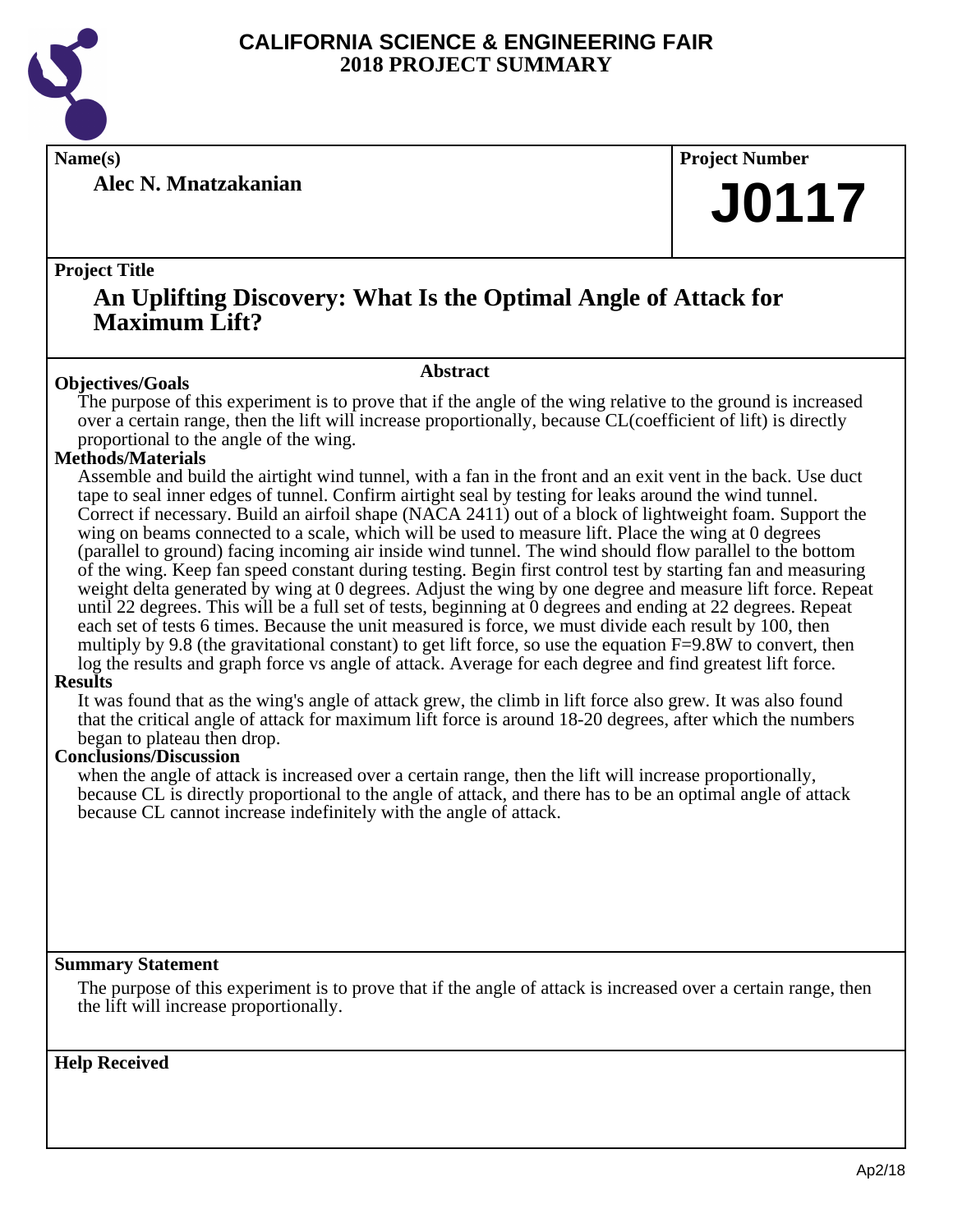

**Gianna Pauline D. Nicomedes**

**Name(s) Project Number**

## **J0118**

#### **Project Title**

### **Rocket Science: What Fin and Fin Placement Is Optimal for a Rocket's Altitude?**

#### **Abstract**

**Objectives/Goals** The objective of this experiment is to determine which fin and fin placement combination is most optimal for a rocket's altitude.

#### **Methods/Materials**

Inclinometers, air pressure launcher, two rocket body tubes and cones, various fin shapes, varying placements were used. Rockets were launched with different fins and fin placements and the altitude was measured with the use of inclinometers.

#### **Results**

The average altitudes were compared with each varying fins and placements. The rectangular four-finned, parallelogram four-finned, and elliptical three-finned appeared to be the most optimal for altitude.

#### **Conclusions/Discussion**

Most of the four-finned rockets performed more superior compared to the three-finned rockets. With the swept shape of the parallelogram, this fin type executed a higher altitude when collated with the outcomes. Combined together, the parallelogram four-finned rocket's stability with greater amount of fins and its lower drag with the shape appear to be the most aerodynamic fin and placement for altitude.

#### **Summary Statement**

After launching, I found that the rectangular three-finned, parallelogram four-finned, and elliptical three-finned appear to be the most optimal for a rocket's altitude.

#### **Help Received**

I was assisted with the creation of the launcher with the help of a mechanical engineer associated with GE Healthcare. I performed the experiments and the making of rockets myself.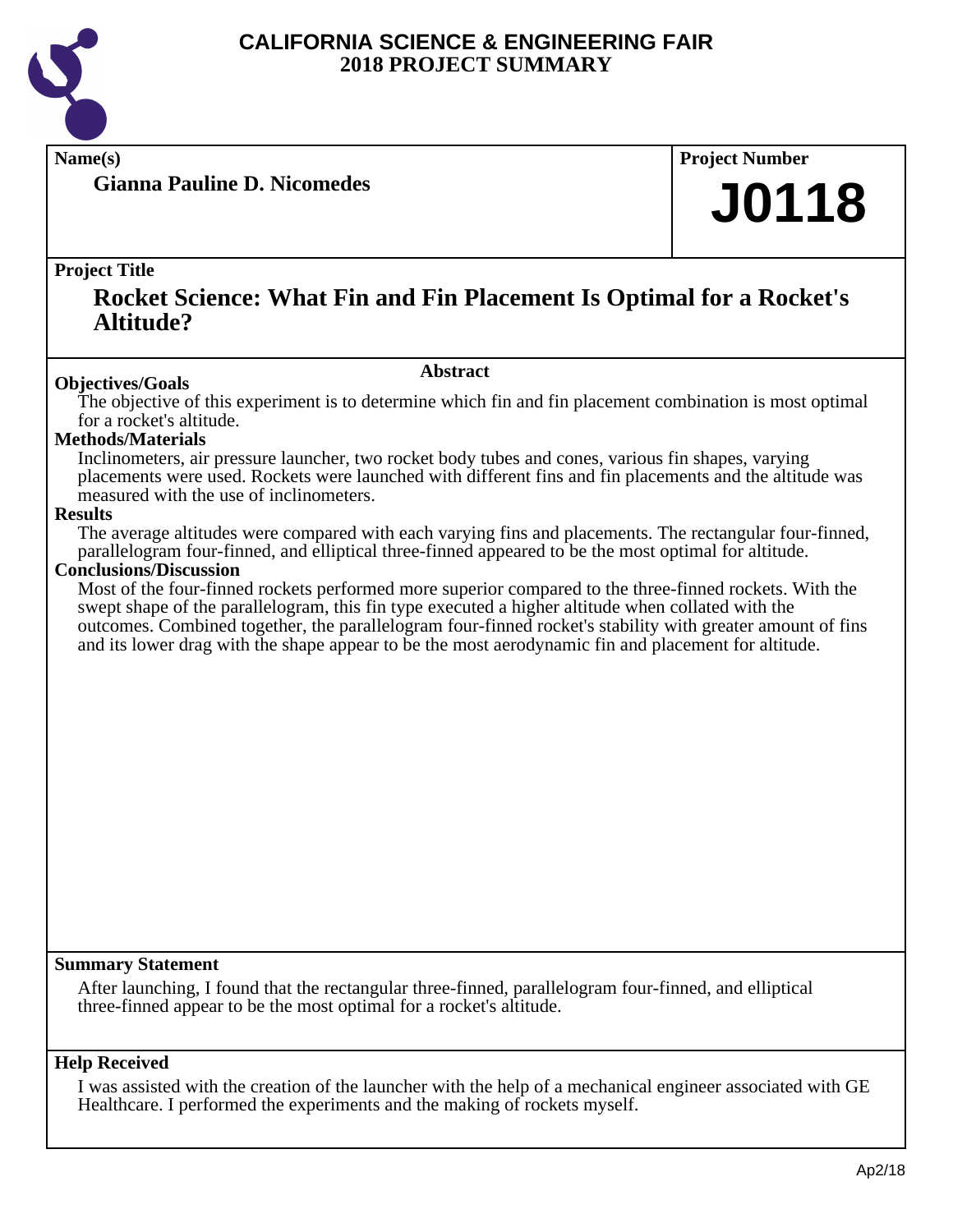

**Name(s) Project Number Project Title Abstract Summary Statement Yomal D. Perera A Sticky Situation J0119 Objectives/Goals** The objective of this experiment is to find out which type of liquid is the most resistant/viscous when using a marble as a frame of reference? (I used a mathematical equation to calculate.) **Methods/Materials** Used graduated cylinder to fill up the liquid and then mark 5 cm below the starting of the liquid and 5 cm above the boundary as friction can change results. Also used various liquids, and one marble to get the hang time of the liquids. **Results** From all of the liquids, my hypothesis was accepted as ketchup had the highest calculated viscosity. By only looking at the hang times, however, I thought my hypothesis was denied because honey had a larger hang time. **Conclusions/Discussion** I can deduce from the experiment that not only did ketchup had the highest viscosity, but the certain implications for the subject of viscosity. One of the major ones are the density of the liquid, temperature (which was one of my controlled variables), and in this case, the marble's factors. Using this type of technique, viscosity calculation can help in situations such as medicine, pipe efficiency, and even volcano eruption timing. In this project, I showed the different variables to viscosity, and how to calculate it using many liquids and determining them by using a marble for the hang time.

#### **Help Received**

None, I thought of, built, and conducted the full experiment myself.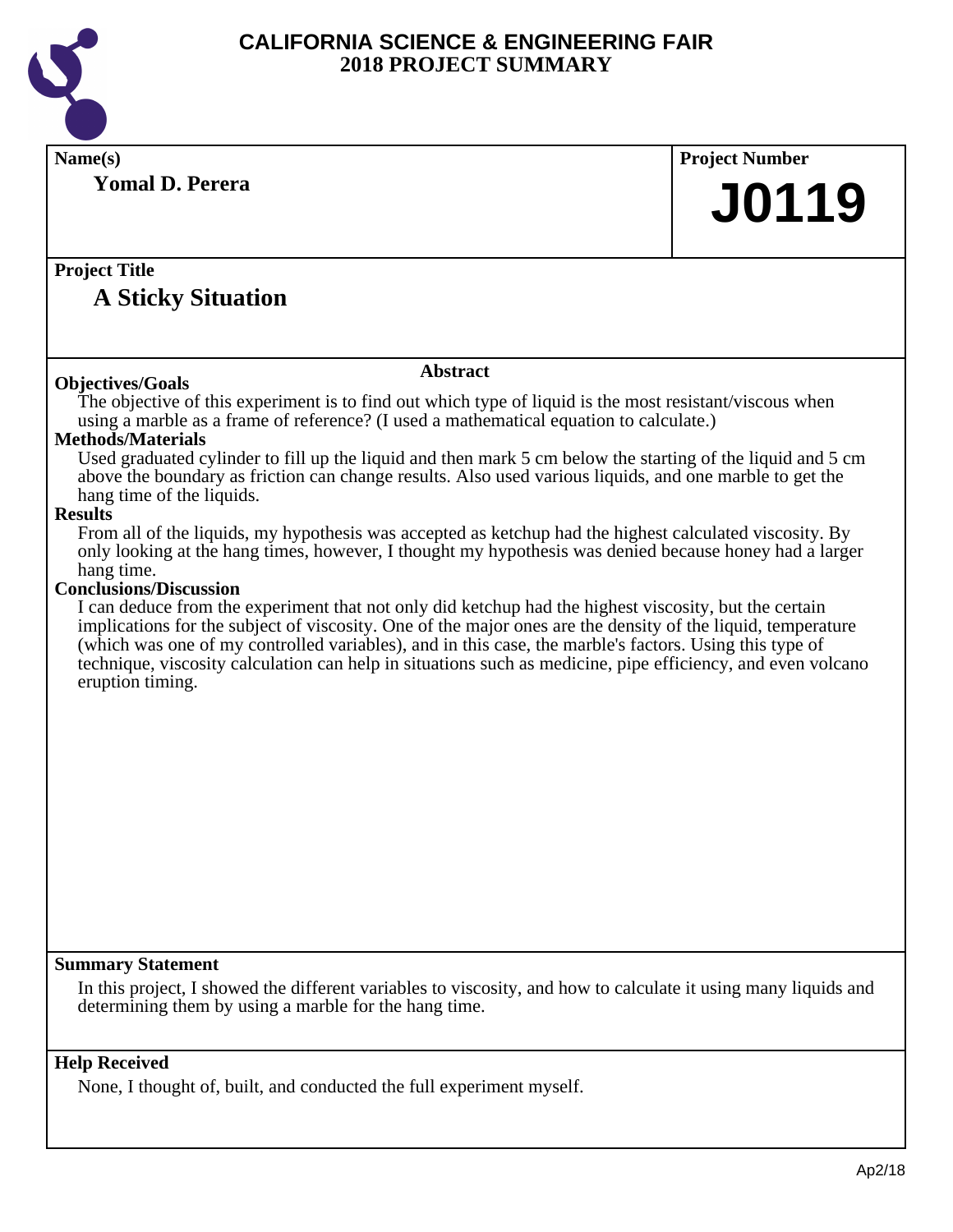

**Name(s) Project Number**

**Trisha D. Prajapati**

# **J0120**

#### **Project Title That's Cool! Which Fan Blade Characteristics Affect Airflow?**

#### **Abstract**

**Objectives/Goals** The objective of my experiment was to determine what fan blade characteristics affect the amount of airflow.

#### **Methods/Materials**

Using homemade items, I made a fan and an anemometer. I made the fan using a DC motor, an electric circuit with a switch, and a 9V battery. I made different kinds of fan blades. First, I made fan blades using a plastic water bottle. I made fans with 2 blades, 3 blades, and 4 blades. Then, I made fans using PVC window blind panels which I cut into the same size and shape as the plastic bottle blades. Using the PVC blades, I made different fans with pitches of 0 (perpendicular to axis of rotation), 45, and 90 (parallel to axis of rotation) degrees. Lastly, I made fan blades half the width of the previous PVC blades (3 cm v. 6 cm). Next, I made an anemometer using 3-ounce paper cups and straws. The anemometer had a diameter of 21 cm. I attached the fan blade to the fan motor and placed the anemometer 18 cm from the fan. I ran the fan for one minute and counted the number of revolutions of the anemometer. I did 10 trials for each type of fan blade. I calculated the air velocity of each type of fan blade. I used air velocity as a surrogate for air flow.

#### **Results**

The 3 blade fan had the most air velocity at 0.694 m/s. The 2 blade fan had the least at 0.432 m/s. The fan blade with a pitch of 45 degrees produced the most airflow with a speed of 0.618 m/s. The wider fan blade produced more air velocity compared to the narrow fan blade (6 cm v. 3 cm). The wider width produced an airspeed of 0.692 m/s compared to the narrow width with a speed of 0.490 m/s. The material of the fan blades did not have a significant effect in my experiment.

#### **Conclusions/Discussion**

Based on my experiment, 3 blade fans produced more airflow than 2 and 4 blade fans. Fan blades with a pitch of 45 degrees produced more airflow than fan blades with 0 or 90 degrees. Lastly, the wider the fan blade, the more airflow was produced in my experiment. I can conclude that a fan with 3 blades at a pitch of 45 degrees and wide fan blade width produced the most airflow in my experiment. In the future, I hope to continue my project using different types of fan materials and more scientifically accurate equipment to help determine the ideal fan blade design.

#### **Summary Statement**

The goal of my project was to determine what fan blade characteristics affect the amount of airflow produced.

#### **Help Received**

My father helped building the fan, and my mother helped with my poster.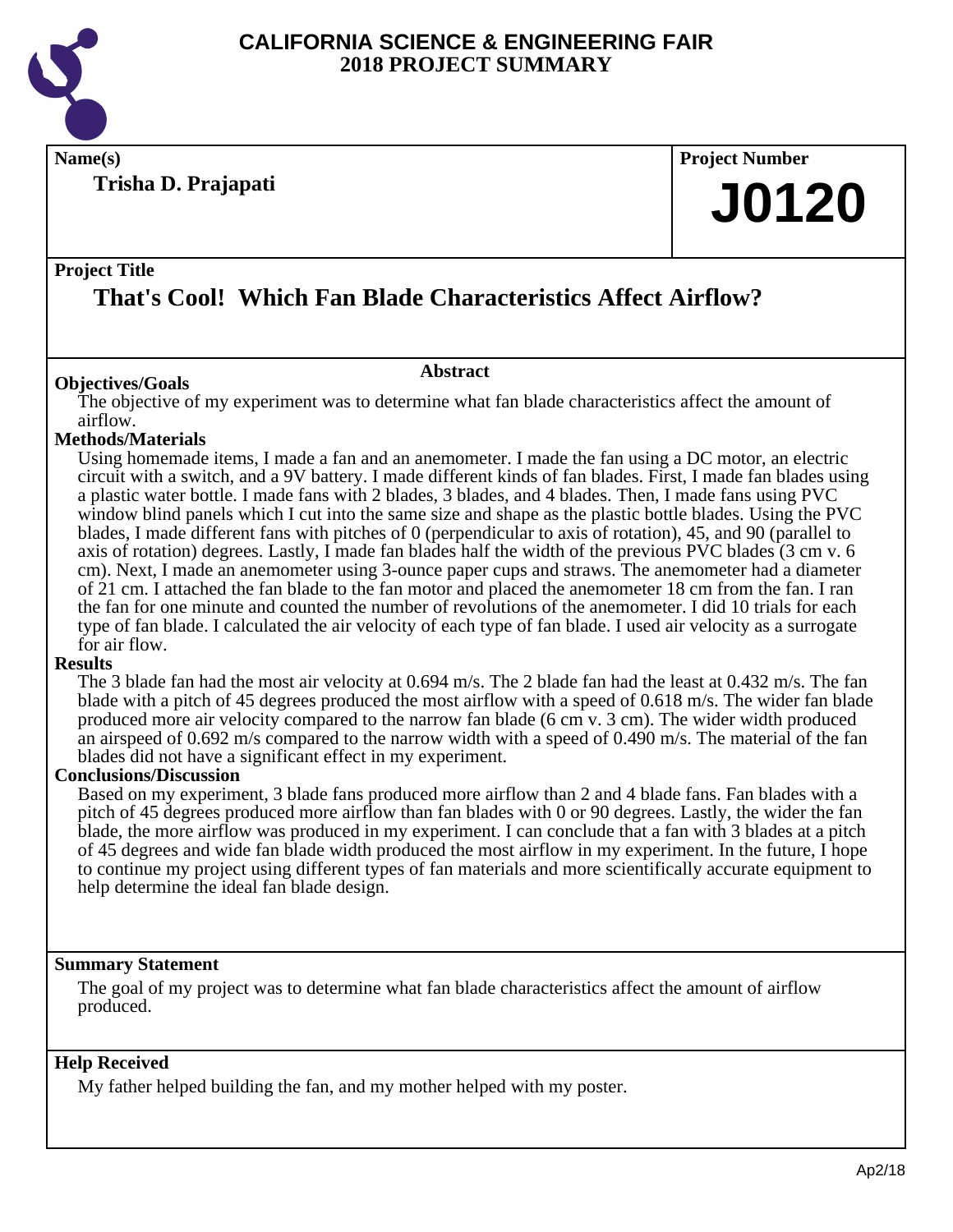

**Blake T. Scurry**

**Name(s) Project Number**

## **J0121**

**Project Title**

### **A Unique Spin on Aerodynamics: Airfoil Augmented with Semi-Auto Rotating Leading Edge Cylinder**

#### **Abstract**

**Objectives/Goals** Determine if an airfoil with a semi-auto rotating leading edge can efficiently increase lift by 25%. **Methods/Materials**

A low speed wind tunnel built of cardboard, wood, Plexiglas, and portable fan for wind generation. An apparatus was created to hold a rotating cylinder and airfoil suspended on a scale. The cylinders and airfoils are made from 3D printing. The data was collected utilizing weight, RPM, and wind speed measurements. Dry ice was used for flow visualization.

#### **Results**

The data from multiple test runs of both a stand-alone cylinder and an airfoil augmented with a leading-edge rotating cylinder resulted in a 7% increase in lift.

#### **Conclusions/Discussion**

The test results of 7% increase in lift varied from the predicted 25% increase in lift by approximately 70%. This discrepancy is primarily related to the inability to meet target RPM speeds due to instability.

**Summary Statement**

The addition of a semi auto-rotating leading-edge cylinder to an airfoil does increase lift.

#### **Help Received**

Help was received from a neighbor who is an aerospace engineer as well as from my father in correcting my airfoil assembly when excess vibration occurred.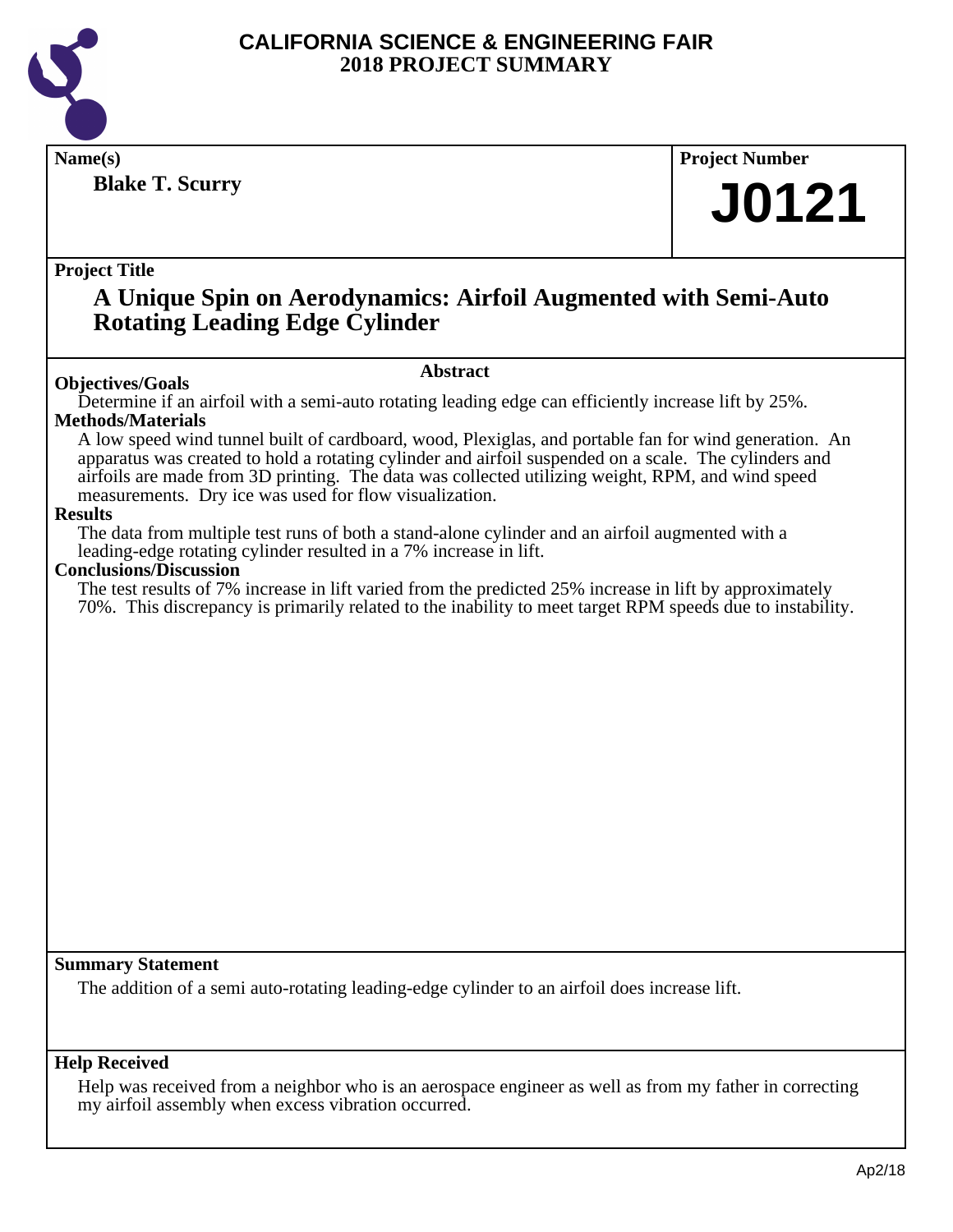

**Liliana Torres**

## **Name(s) Project Number J0122**

#### **Project Title**

## **Does the Type of Wind Turbine Affect Energy Produced?**

#### **Abstract**

**Objectives/Goals** My experiment is addressing the following question: Does the Type of Wind Turbine Affect Energy Produced?

#### **Methods/Materials**

Construct the four turbines (Savonius VAWT, Giromill VAWT, Modern HAWT, and Pinwheel HAWT). Set Up: Place the D.C. motor over the small hole on the long platform, with the shaft pointing down. Tape the D.C. motor to the platform. Connect the wires of the multimeter to the D.C. motor. Place the platform with the hole hanging over the edge of an elevated platform. The hole must be about 7 in. away from the edge. Tape the platform to the elevated platform. Procedure for testing the Wind Turbines. Connect the pen refill that is on a turbine to the D.C. motor shaft. Place the fan 1 foot away from the turbine and turn it on. For the HAWTs place the fan lying down on the floor still a foot away from the turbines using a shoe box if needed. Check the multimeter every 30 seconds and record the amount of energy being produced.

#### **Results**

The result of my investigation on which type of pinwheel design will produce the most energy showed that the pinwheel with four blades (square shape) was the best, using both the homemade model and the ev3 LEGO Mindstorm machine.Four Blade Pinwheel (square)

Homemade model results: Quickest time  $= 6.6$  Slowest time  $= 7.76$  Ev3 LEGO Mindstorm machine results: Most energy produced  $= 2.6v$  Least energy produced  $= 2.1v$ 

Discussion: This pinwheel produced the most energy using both machines.

#### **Conclusions/Discussion**

After completing my investigation on different pinwheel designs and how much energy they would produce, I found that my hypothesis for the pinwheels was not supported. My hypothesis stated that the pinwheel with five blades would produce the most energy. However, the pinwheel with four blades produced the most energy. I learned that the pinwheel with four blades produces more energy than any of the other pinwheels I have tested. It is possible that the four blade pinwheel is the best at producing energy, because its blades have the biggest surface area. Since this number of blades on pinwheels produces the most energy, they may be a very efficient way to make energy using wind turbines. This is similar to how scientists test wind turbines in real life. They build prototypes of a wind turbines and see which ones can produce the most energy just as I have done.

#### **Summary Statement**

My investigation showed that the pinwheel with four blades produces more energy than any of the other pinwheels I have tested.

**Help Received**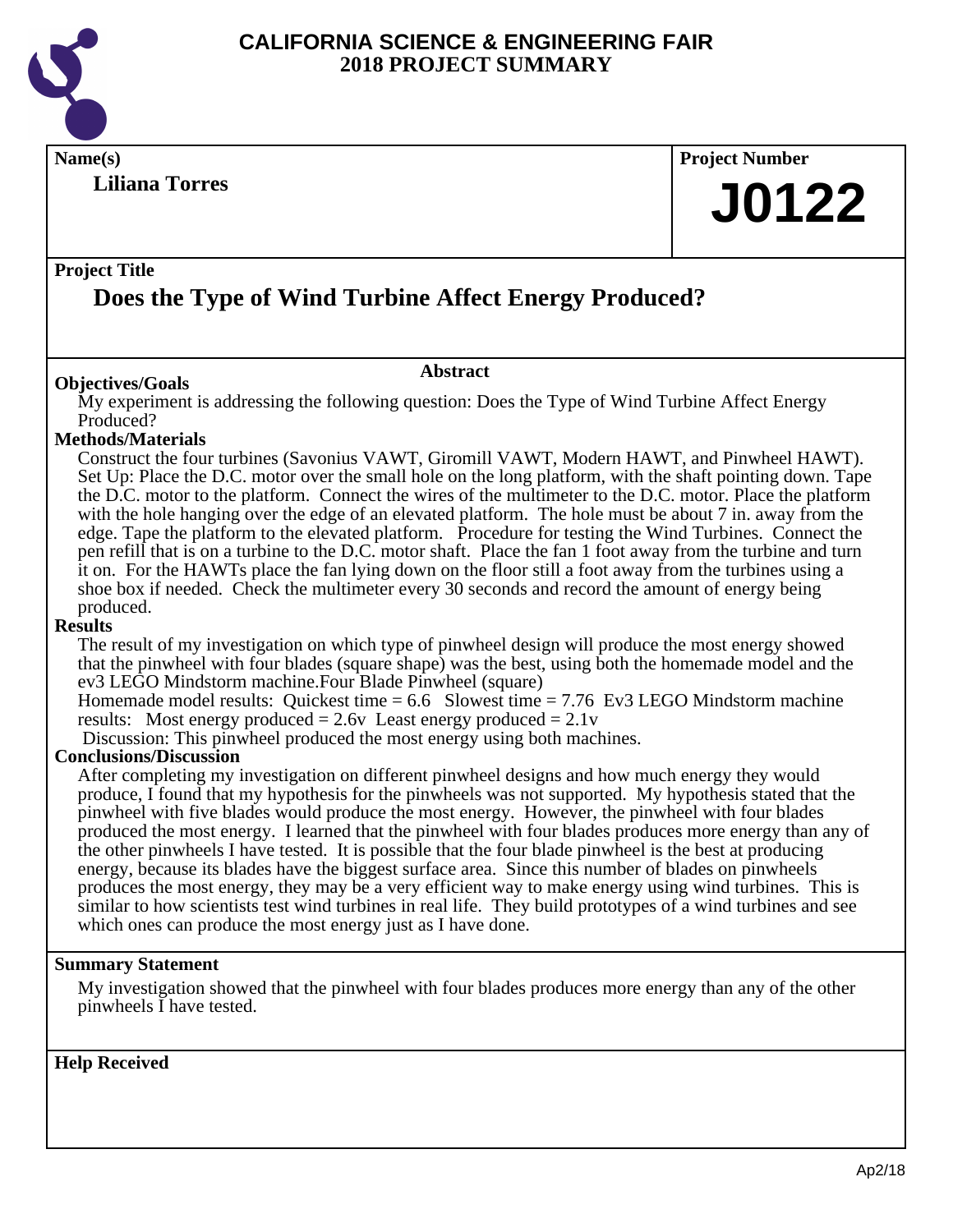

**Name(s) Project Number Project Title Abstract Gursimar Virk Watt's the Deal with Waterwheels? J0123 Objectives/Goals** Question to be addressed: Does the paddle angle and separation change how much power an Overshot waterwheel could make? **Methods/Materials** I first built a waterwheel according to design instructions I found online. Testing waterwheel: Place waterwheel in a pan. Place a pan around 42 cm above the waterwheel and 2cm away. Fill pan with a liter of water. Place wave maker in the pan. Connect multimeter to DC motor Turn on multimeter. Set multimeter to 200 milliVolts. Turn on wavemaker. Set waver maker to W3. Check multimeter results . Record results. Repeat until all results for the current category is listed. Turn off wavemaker. Refill the correct amount of water. Change paddle placement. Repeat steps 6 - 13 until all categories are tested **Results** The outcome of my testing on the amount of paddles a waterwheel should have and the angle at which the paddles should be at, lead to showing 16 paddles on a waterwheel are the optimum choice, instead of 8 paddles. As well the 60° paddle angle would being the best result for the angles of a waterwheels paddles, rather than 180° paddle and 90° paddle. **Conclusions/Discussion** Once I concluded my test on the separation and angle difference on waterwheels. I found my hypothesis for the separation of paddles was supported. A part of my original hypothesis stated the 16 paddle separation will probably produce more energy than 8 paddle separation. Which corresponds with the results of more paddles equaling to more energy and less paddles not being as effective, showing 16

paddles are superior to 8 paddles. Furthermore my hypothesis for the angle measurements wasn't supported. The hypothesis had claimed the 90 $^{\circ}$  paddle angle will probably produce the most energy and the 60° paddle angle would probably be at the mid point of energy production while 180°paddle angle will produce the least amount of energy. Showing that my hypothesis was unsupported because the results show 60° was better at creating energy compared to 90° or 180°.

#### **Summary Statement**

Paddle angle and separation does change how much power an Overshot waterwheel could make.

**Help Received**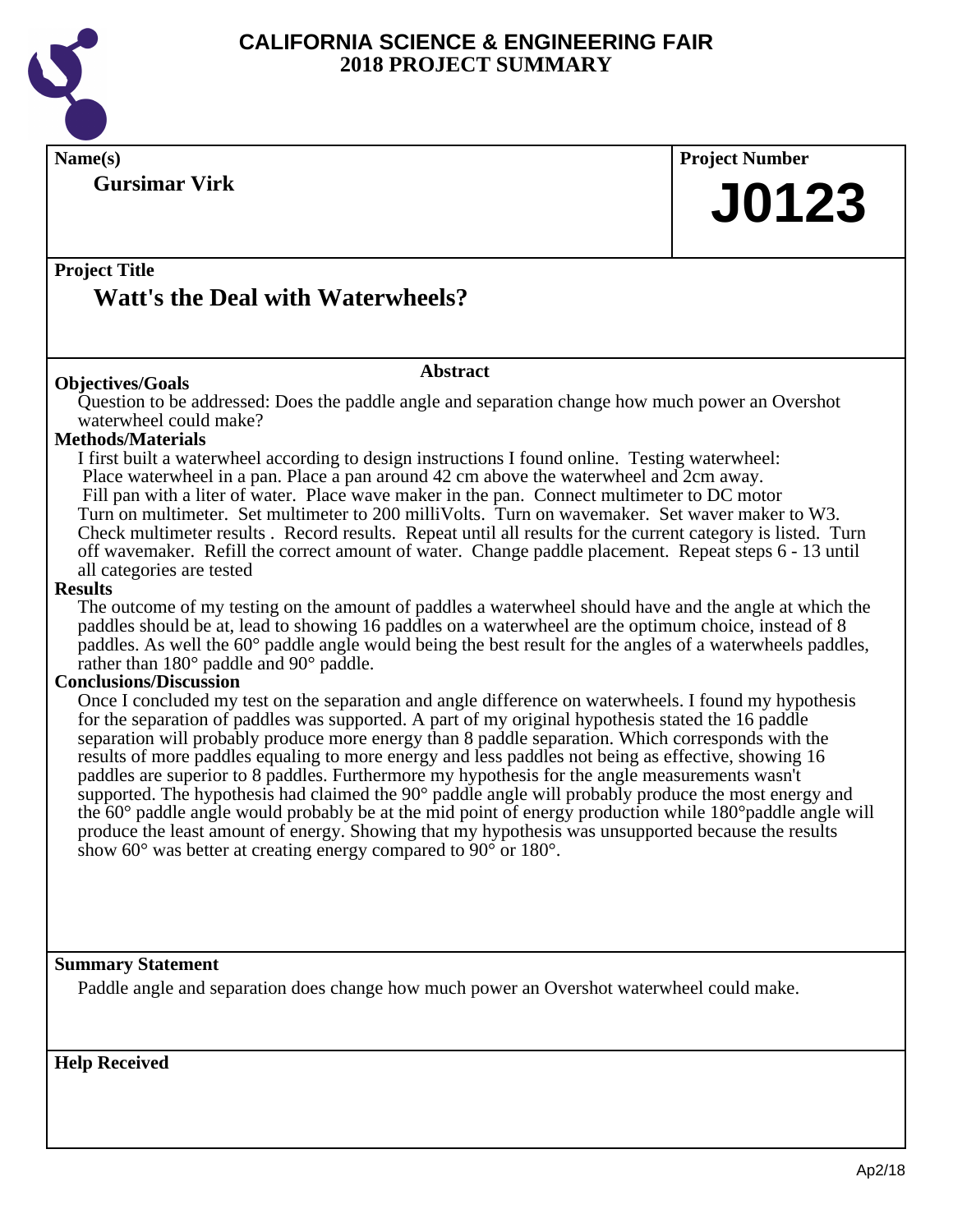

**Brianna H. Vu**

**Name(s) Project Number J0124**

### **Project Title Turbines: A Wind Wind Solution**

#### **Objectives/Goals**

#### **Abstract**

In our daily life, electricity is the most common usage in our entire world. With wind energy, life is a lot cleaner, faster, healthier, and more efficient than any other energy producer. This project focuses on how electricity could be produced without harming our environment using a free energy source, wind. With testing which blade will generate the most electricity, it will improve our society by being able to generate more electricity in more time. This is the problem, our society uses so much electricity that we sometimes even have to pay more money, but with this project being done, we will be able to produce more electricity in faster time.

#### **Methods/Materials**

This experiment requires, a motor/generator, 2 Blades, 3 Blades, 4 blades, 5 blades, 6 Blades, a fan, multi-meter, data charts, collet, wood, wires, light bulb, and a "L" bracket.

#### **Results**

At the speed level of 9.1 miles per hour, the average amount of voltage for 2 blades is 1.71 volts;3 blades is 1.70 volts;4 blades is 1.68 volts;5 blades is 1.68 volts;6 blades is 1.68 volts. At the speed level 8.5 miles per hour, the average amount of voltage of 2 blades is 1.67 volts;3 blades is 1.65 volts;4 blades is 1.63 volts;5 blades is 1.62 volts;6 blades is 1.62 volts. At the speed level of 8.0 miles per hour, the average amount of voltage of 2 blades is 1.63 volts;3 blades is 1.59 volts;4 blades is 1.55 volts;5 blades is 1.51 volts; 6 blades is 1.52 volts. This experiment shows that, as matter as a fact, 2 blades generates the most electricity because of how easily the fan pushes the blades from one to the other.

#### **Conclusions/Discussion**

In conclusion, my hypothesis was incorrect. My hypothesis was: If different numbers of blades are tested on a wind turbine, then 3 blades will produce the most electricity. I was very surprised to see that 2 blades have actually created the most electricity. Around many parts of the world, I have noticed some 2 bladed wind turbines, but wind turbines with 3 blades seemed to be more common, thus, I thought that 3 blades will produce the most. With 3 blades, there would be more balance to rotate faster, but I was wrong. My data results have shown that 2 blades generated the most electricity, then 3 blades, after that, 4 blades, next, 6 blades, and lastly 5 blades. The number of blades that produced the most electricity is 2 blades. Two blades generate enough momentum to spin faster than any other blade.

#### **Summary Statement**

Testing the amount of blades on a wind turbine and how it would affect the voltage, wind energy benefits our society in an eco-friendly and safe process.

#### **Help Received**

With the supervision and wisdom of my science teacher and father, I have done this whole project individually.